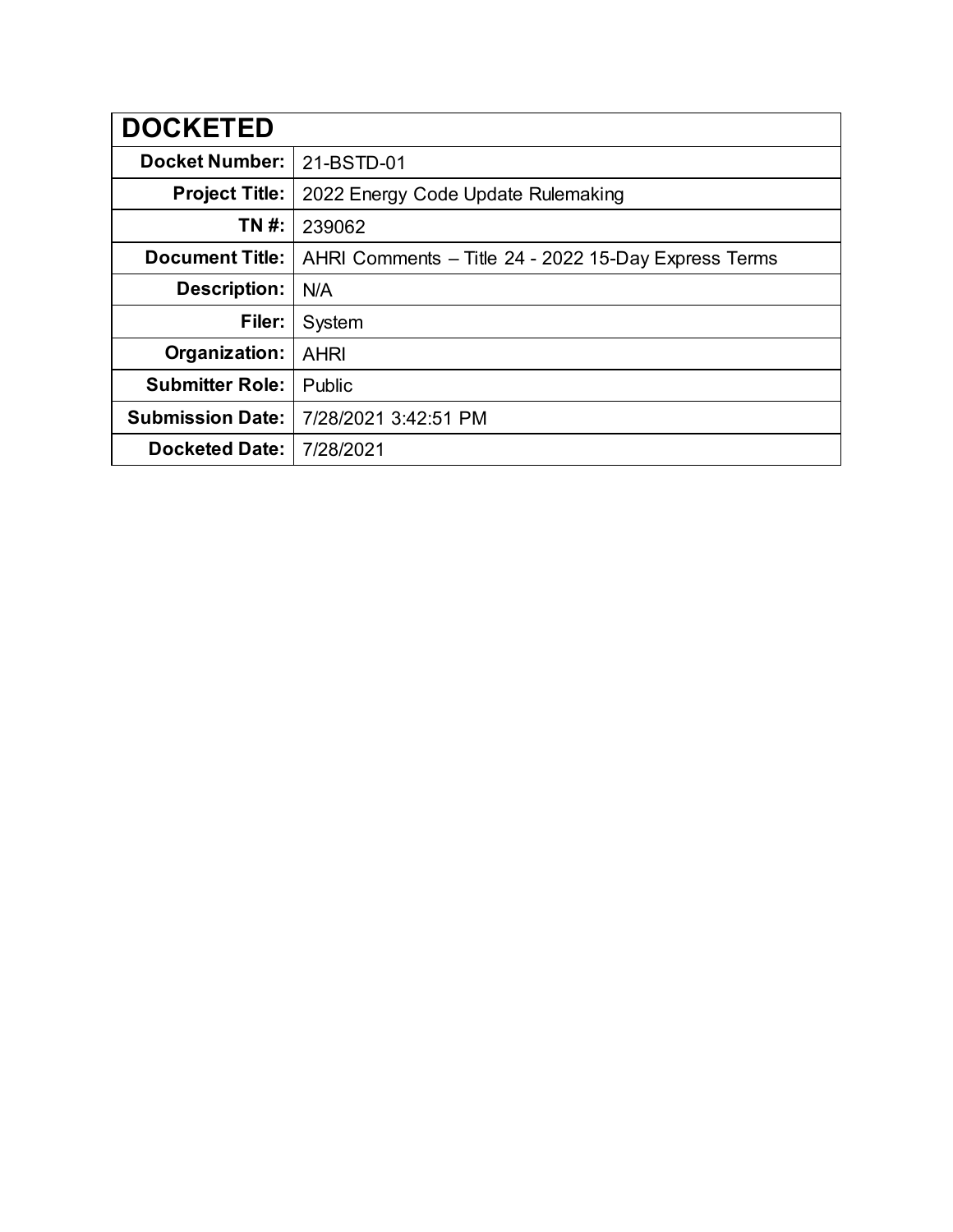Comment Received From: Laura Petrillo-Groh Submitted On: 7/28/2021 Docket Number: 21-BSTD-01

# AHRI Comments – Title 24-2022 15-Day Express Terms [Docket No 21-BSTD-01]

Please see attached comments.

Additional submitted attachment is included below.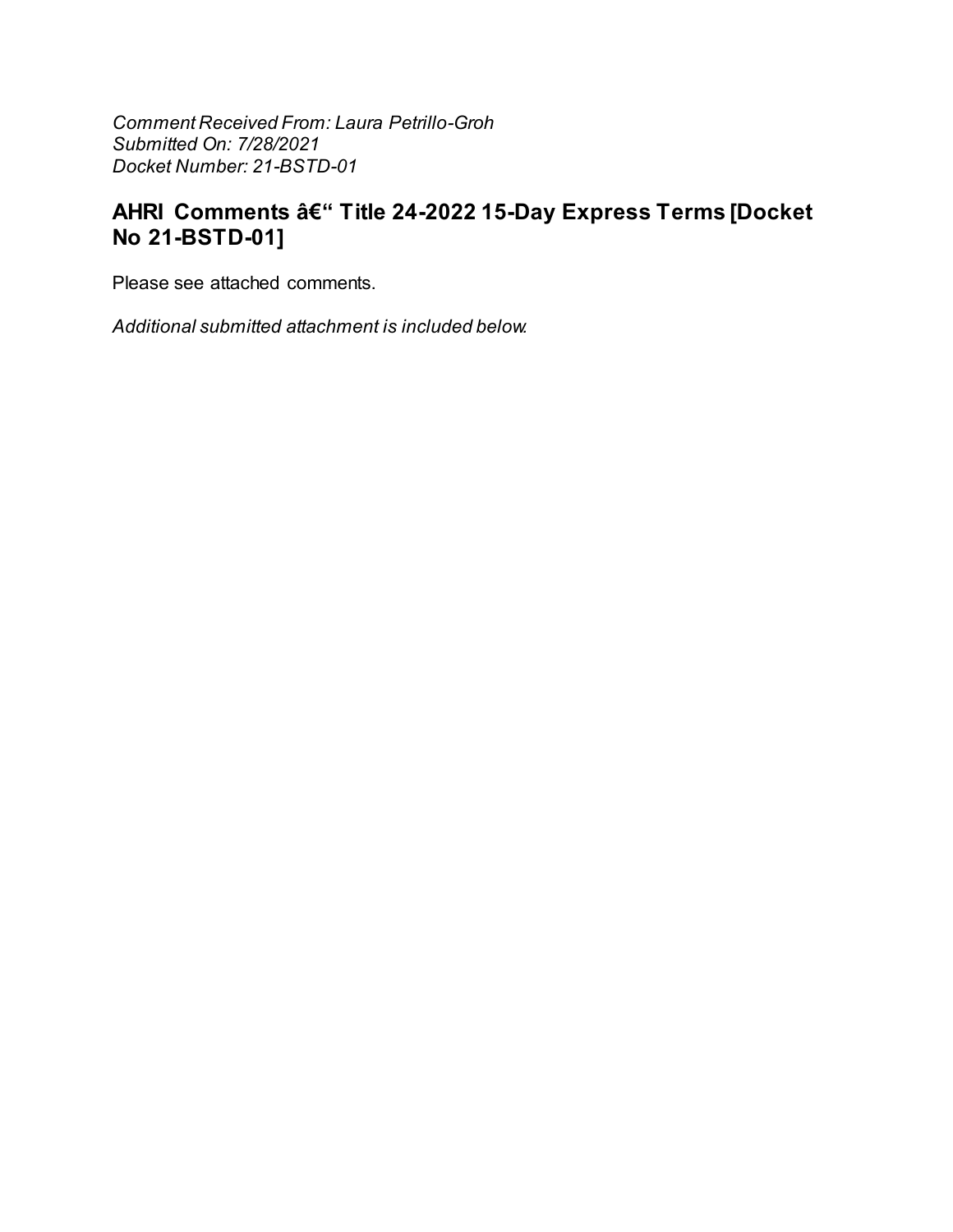

we make life better<sup>®</sup>

2311 Wilson Boulevard Suite 400 Arlington VA 22201 USA Phone 703 524 8800 | Fax 703 562 1942 www.ahrinet.org

July 28, 2021

California Energy Commission Docket Unit, MS-4 Re: Docket No. 19-BSTD-03 1516 Ninth Street Sacramento, California 95814-5512

(submitted electronically to Docket 21-BSTD-01)

Re: AHRI Comments – Title 24-2022 15-Day Express Terms *[Docket No. 21-BSTD-01]*

Dear CEC Staff:

The Air-Conditioning, Heating, and Refrigeration Institute (AHRI) respectfully submits comments in response to the California Energy Commission (CEC) 15-day language in the Notice of Proposed Action – Express Terms published on July 13, 2021. AHRI notes an updated version to supersede the July 13<sup>th</sup> version was docketed on July 14; technically giving the public only 14-days to respond to the revised language.

AHRI represents 332 air-conditioning, heating, and refrigeration equipment manufacturers. In North America, the annual output of the heating, ventilation, airconditioning, refrigeration (HVACR) and water heating industry is worth more than \$44 billion. In the United States, the industry supports 1.3 million jobs and \$256 billion in economic activity annually. AHRI represents the majority of North American HVACR and water heating equipment manufacturers, all of which impacted by changes to California's Energy Code, California Code of Regulations (CCR), Title 24, Part 6.

AHRI and its members support the reduction of greenhouse gas emissions and welcome opportunities to partner with stakeholders on working toward that goal. AHRI's members continuously review and design new higher efficiency equipment that improves consumer comfort without compromising consumer choice, product quality, or safety. In fact, AHRI members offer the most technologically advanced and efficient HVACR and water-heating equipment available anywhere in the world.

*Removal of Prescriptive Path and Performance Path for Certain Equipment Types – Sections 140.4(a)2, 150.1(c ) 7 and 8, and 170.2(c )3A and (d)*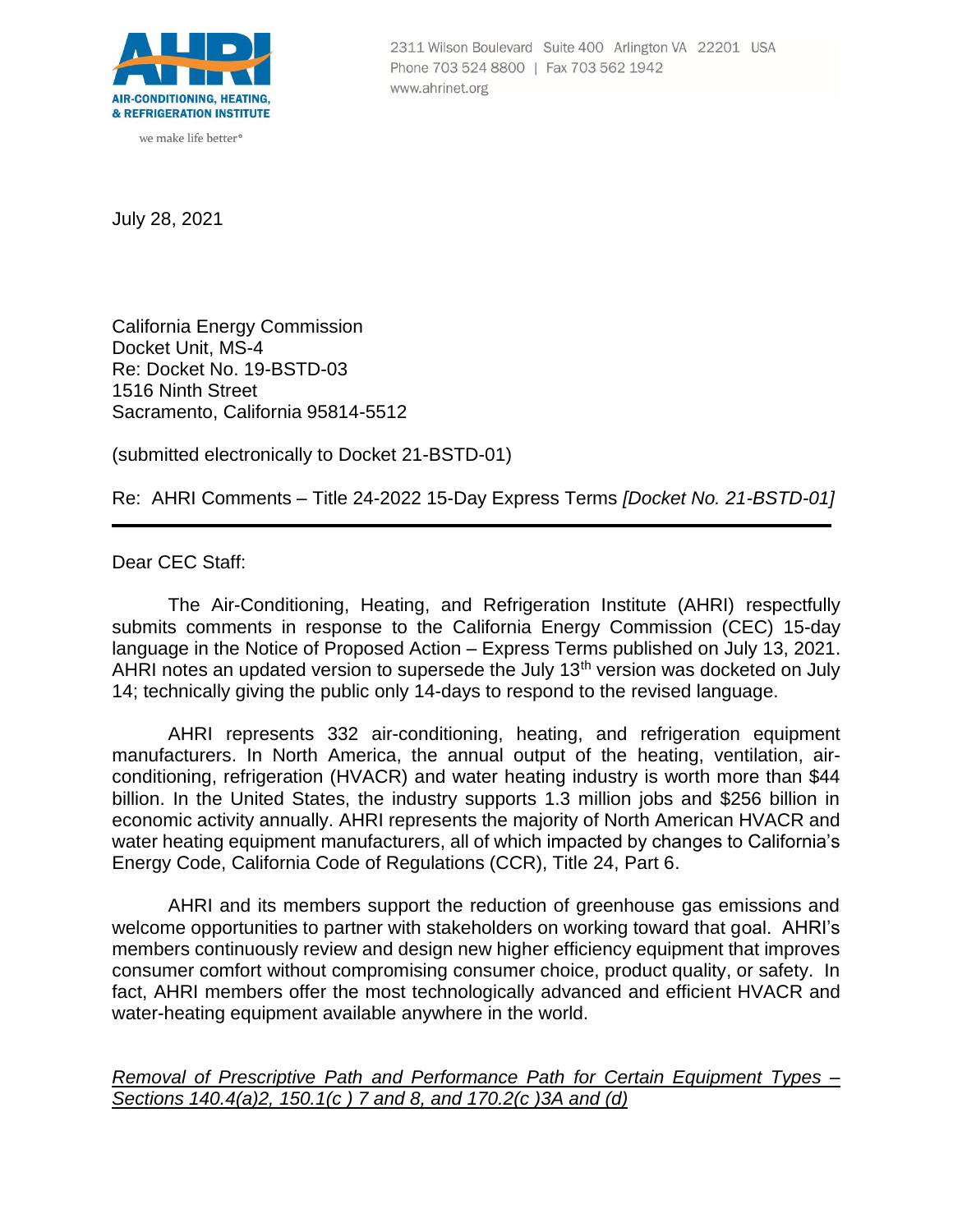AHRI notes that minor modifications were made to the 15-day language. For certain commercial spaces (Retail and Grocery) in climate zones 1 and 16 with cooling capacities less than 65,000 Btu/h, the proposed prescriptive compliance path for space conditioning is a furnace with an air conditioner rather than the previously proposed dual fuel heat pump. These modifications do not satisfy AHRI's concerns. We continue to oppose the proposed revisions to the Energy Code that remove certain types of equipment—primarily equipment that utilizes natural gas—from the prescriptive compliance path and pose impermissible barriers to installing this same equipment under the performance compliance path (Proposed Revisions). The Proposed Revisions concern the energy use of products covered by the Energy Policy and Conservation Act (EPCA), 42 U.S.C. § 6201 *et seq*., and are therefore preempted by federal law. AHRI commented extensively on the legal issues surrounding this section in response to the 45-day language. AHRI stands by those comments and incorporates them here by reference. <sup>1</sup> While we acknowledge that the Commission's intention in enacting the Proposed Revisions may align with state goals, we reiterate that if enacted as written the Proposed Revisions will be legally invalid.

The Proposed Revisions to the Energy Code prohibit the use of certain products under the prescriptive compliance path, which would have a significant impact on the market for those products, reducing consumer choice and potentially forcing consumers to use less effective or less energy efficient products. EPCA's preemption provisions exist to ensure that DOE can make decisions that balance the benefits and burdens of efficiency standards, rather than allowing states to make decisions that could have such unintended market consequences.

Separately, for Californians with limited financial resources, limiting products will increase prices and incentivize the continuous repair of less efficient equipment rather than the purchase of new energy-efficient models. Older existing equipment containing refrigerants will also likely continue to leak as patched equipment continues to be operated. Finally, limiting access to equipment types would increase costs for people given the relative cost of natural gas versus electricity in the California marketplace.

CEC acknowledges that the prescriptive package offers a simpler path than the performance approach. <sup>2</sup> This simpler design pathway should permit the use of all space heating and water heating options, as required by EPCA. Two recent studies, funded by U.S. Department of Energy (DOE), evaluated various questions regarding compliance with energy codes, including market preferences for the performance path compared to

<sup>1</sup> TN 238322 Air-Conditioning, Heating, and Refrigeration Institute Comments - AHRI Comments – Title 24-2022 45-Day Express Terms [Docket No 21-BSTD-01]. Available at:

[https://efiling.energy.ca.gov/Lists/DocketLog.aspx?docketnumber=21-BSTD-01.](https://efiling.energy.ca.gov/Lists/DocketLog.aspx?docketnumber=21-BSTD-01)

<sup>&</sup>lt;sup>2</sup> See CEC, 2019 Residential Compliance Manual for the 2019 Building Energy Efficiency Standards, pg. 1-19 (acknowledging that "[t]he prescriptive approach . . . is less flexible but simpler than the performance approach" and "[t]he "performance approach is more complicated but offers considerable design flexibility."), available at https://www.energy.ca.gov/sites/default/files/2021-07/2019 Residential Compliance Manual-[Complete\\_without\\_forms\\_ada.pdf.](https://www.energy.ca.gov/sites/default/files/2021-07/2019_Residential_Compliance_Manual-Complete_without_forms_ada.pdf)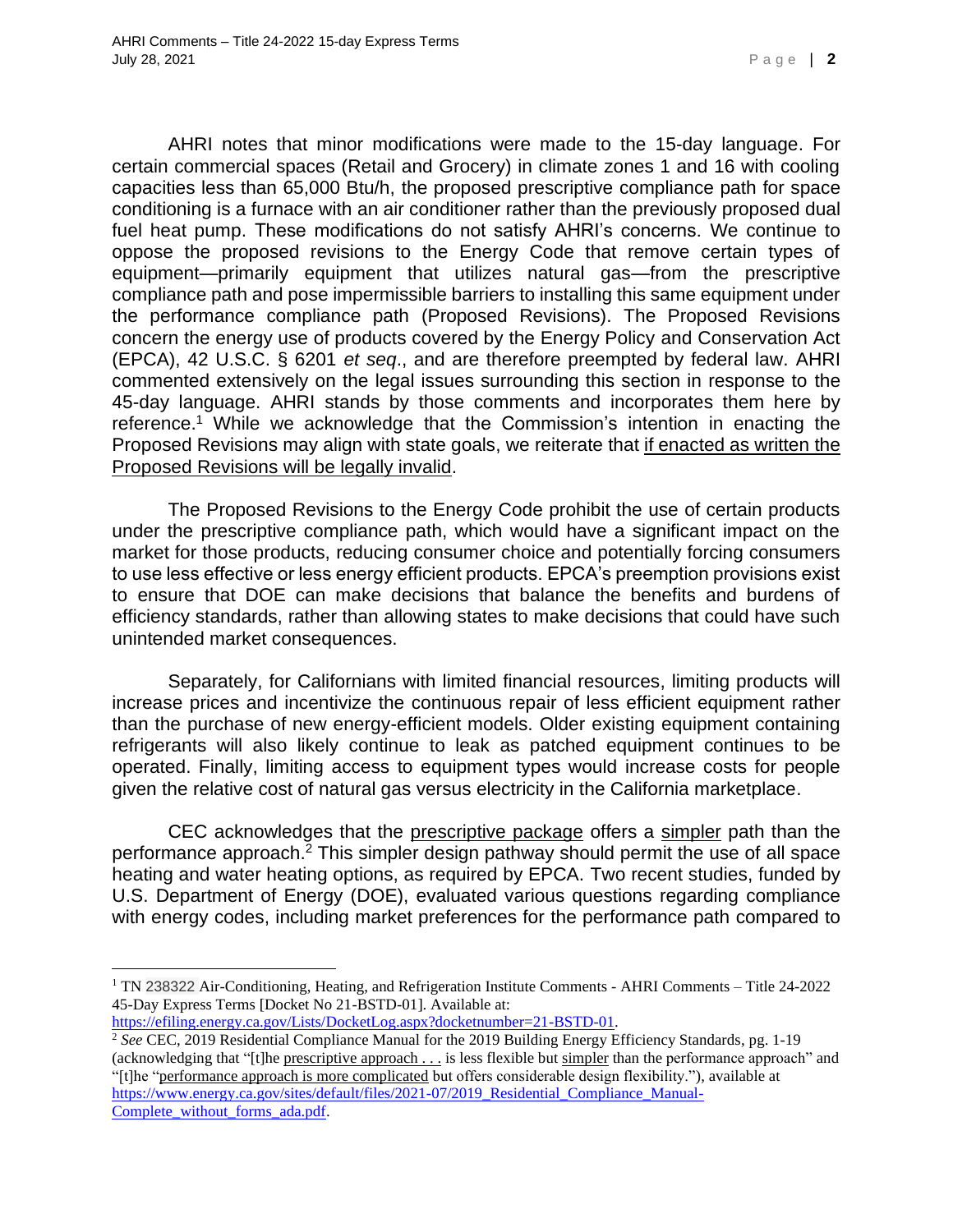the prescriptive path.<sup>3</sup> In a recent online survey conducted by the Florida Energy Systems Consortium (FESC) of 907 Energy Code Officials, almost half of questioned respondents estimated that 100 percent of projects use the prescriptive path.<sup>4</sup> Twenty percent of questioned respondents estimated 60 to 80 percent of projects use the prescriptive path.<sup>5</sup> The second study, being conducted by Home Innovation Research Labs surveying builders is still underway, but both studies were presented as part of a single session at the Residential Energy Services Network (RESNET) Conference earlier this year. A video recording of the session is available through the RESNET website for registered users. One slide, below, presented data for the Pacific region supports that a large percentage of builders use the prescriptive path.



*Figure 1 Excerpt slide from 2021 RESNET Conference presentation*

Not only is it clear that the prescriptive pathway is preferred nationally, but it is also clear that the prescriptive method is being used in California. The FESC Energy Research Center survey authors sought to understand why the prescriptive pathway is preferred. The most common answer by the survey respondents was that the prescriptive pathway is more clear and easier to comply with.

The legislative history of EPCA makes clear that Congress allowed only "performance-based codes" that "authorize builders to adjust or trade off the efficiencies

<sup>3</sup> Fenaughty, Karen, *et al*. FESC Energy Research Center. *Market Driven Residential Energy Codes: Comparing Performance in a Changing Technical Environment Code Official Survey Results.* FSEC-CR-2101-20. Task 2 Final Report. December 10, 2020, available at [https://publications.energyresearch.ucf.edu/wp](https://publications.energyresearch.ucf.edu/wp-content/uploads/2020/12/FSEC-CR-2101-20.pdf)[content/uploads/2020/12/FSEC-CR-2101-20.pdf.](https://publications.energyresearch.ucf.edu/wp-content/uploads/2020/12/FSEC-CR-2101-20.pdf)

 $4$  Id.

<sup>5</sup> Id.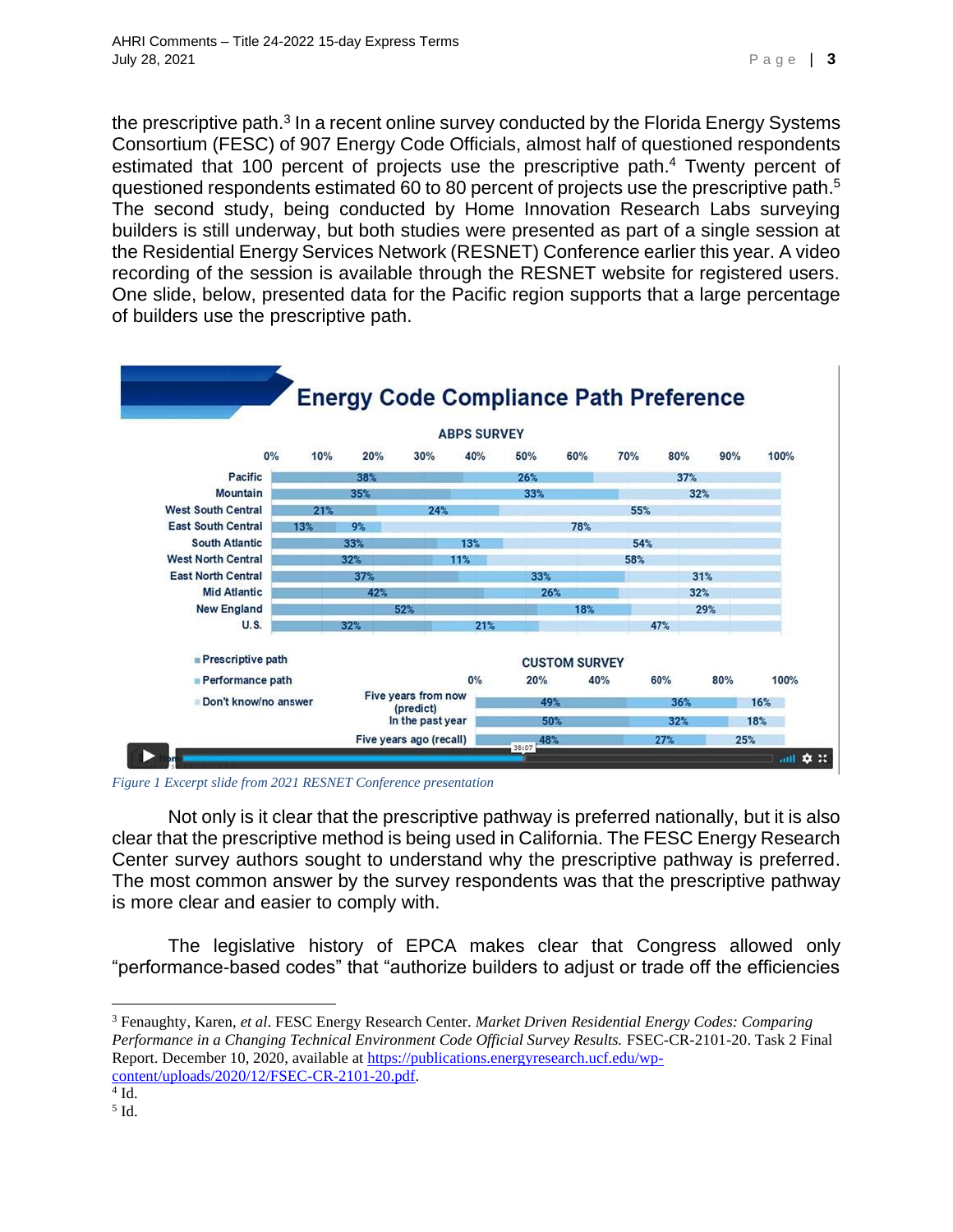of the various building components so long as an energy objective is met." S. Rep. No. 100-6 at 10-11 (1987). In doing so, Congress sought to preempt state policies that were "unfairly weighted resulting in undue pressure on builders to install covered products exceeding Federal standards." *Id*. at 11. The Senate report goes on to emphasize the need for "even-handed" standards that were not "unfairly weighted" to particular products. *Id.* at 10-11. The legislation sought to avoid "the unavailability in the State of a product type or of products of a particular performance class," *Id*. at 2..

AHRI notes that what CEC has proposed in the Express Terms would not prohibit all "Natural Gas Infrastructure" in new buildings. Nevertheless, by preventing the installation of both a gas-fired furnace and a gas-fired water heater in the same building if using the prescriptive pathway, CEC is seeking to directly regulate either the energy use or energy efficiency of covered consumer and commercial appliances. Given that gas hookups would continue to be permitted in new consumer and commercial construction, there would be no expected reduction in the fossil fuel infrastructure and no significant emissions reductions for the state.

As AHRI noted in the 45-day comments, the Proposed Revisions to the performance compliance approach likewise prohibit the use of certain natural gas equipment. By determining the energy budget for a Standard Design Building "by applying the mandatory and prescriptive requirements to the Proposed Design Building,"<sup>6</sup> the objectionable requirements of the prescriptive pathway have been inserted into the performance pathway. Builders have estimated that electing to use the performance pathway as proposed to install gas water and space heating products that meet DOE efficiency standards would cost approximately \$2,500 to \$3,000 in additional offsetting efficiency measures. These impacts to builders have not been properly quantified in the analysis or in the Express Terms Financial Impact statement. Additionally, the additional costs and administrative burdens of using the performance approach compared to the prescriptive compliance pathway is analogous to the type of false choice that the court in *Air Conditioning, Heating and Refrigeration Institute v. City of Albuquerque* found did not shield a restrictive local building code standard from federal preemption under EPCA. *Air Conditioning, Heating, and Refrigeration Inst. v. City of Albuquerque*, 835 F.Supp.2d 1133 (D. N. M. 2000) ("The City has not persuaded the Court that a local law is not preempted when it presents regulated parties with viable, non-preempted options.")

To reinforce AHRI comments submitted in response to the 45-day language proposals, AHRI agrees with CEC's assessment that moving to an all-electric baseline in 2022 is premature.<sup>7</sup> On January 26, 2021, CEC correctly identified that neither the market nor the workforce is ready to support electric-only new construction. Technicians installing and servicing heat pumps must be trained to the latest of both technical and professional standards. Title 24 is also not ready for policies limiting a consumer's choice to freely

<sup>&</sup>lt;sup>6</sup> *Id.* at Section 140.1(a).

<sup>&</sup>lt;sup>7</sup> As a report prepared for CEC has acknowledged, "changes to mandatory or prescriptive code requirements or to the baselines used in the performance approach must be cost-effective and technically feasible while avoiding issues with Federal preemption." Roger Hedrick *et al*., *Heat Pump Baseline for Non-Residential and High-Rise Residential Buildings: Feasibility Analysis*, 2 (May 19, 2021).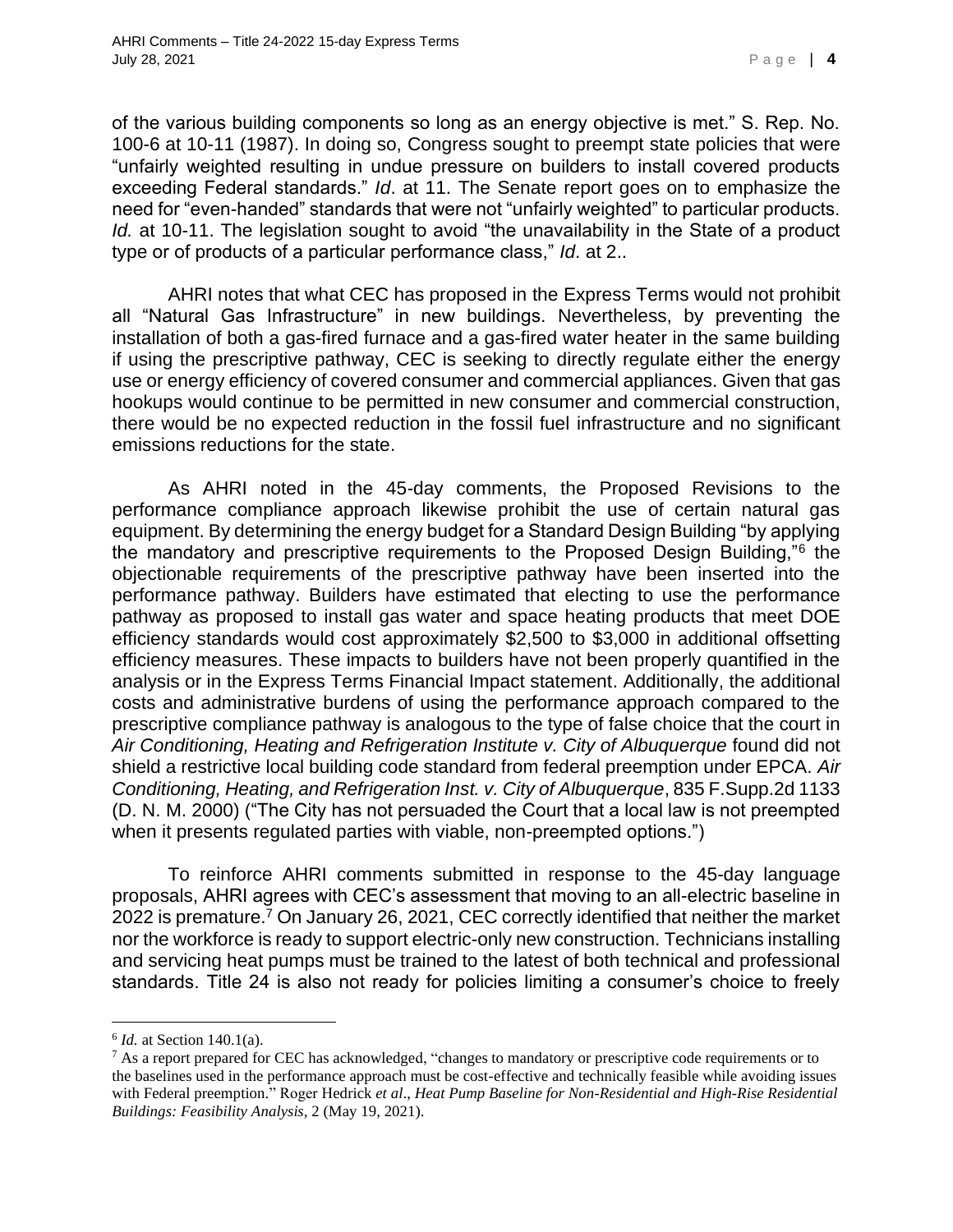select equipment regardless of energy used. Rather than regulations preventing the use of energy sources for space and/or water-heating, CEC should focus on financial incentives for reducing carbon emissions through policies that encourage the installation of equipment that reduces carbon emissions and structural updates that reduce the amount of energy needed for space- and/or water-heating. It is imperative that CEC preserve the flexibility for equipment to use any energy source when it is more practical, economical, and environmentally beneficial to do so. For example, the future benefit of hydrogen or hydrogen blends distributed in the natural gas system allows for the utilization of excess, non-peak electricity to be stored in the system by creating hydrogen gas for later use while increasing overall system resilience. Research is ongoing.

Therefore, in light of EPCA's preempting federal energy standards and the current challenges associated with electric-only new construction, AHRI asks that CEC remove limits on EPCA-covered products like natural gas appliances from both the prescriptive and performance compliance approaches.

#### *Industry Burdens*

There are additional industry-wide burdens that CEC should be aware of as it promulgates the state energy code, including state-mandated refrigerant emissions limits, which coincides with a change in the safety standard for HVAC and water heating equipment.

States are also pursuing regulations to reduce the high-global warming potential (GWP) hydrofluorocarbons (HFCs) in stationary air conditioning (AC) equipment to levels where some of the only viable options are mildly flammable. The California Air Resources Board (CARB) will present a regulation for adoption at the December board meeting. CARB is currently targeting a 750 GWP for all stationary AC, to be implemented on January 1, 2025. This regulation, and any other state GWP regulations, will require the development of a second product line for all products using refrigerants. Currently, there are only six low-GWP refrigerant options that have only recently been approved by the Environmental Protection Agency (EPA) in May 2021.

New low-GWP refrigerants will have a significant impact on the HVAC industry. Since nearly all of these new low-GWP refrigerants have been designated lower flammability (A2L), all new safety standards address the application of these new A2L refrigerants and subsequent leak mitigation requirements. Refrigerant sensors may need to be employed with significant redesign for the mitigation capability and all equipment will require certification to these new standards. Compressor manufacturers are working hard to develop full product lines to accommodate A2Ls. As this effort requires significant research and design resources, HVAC manufacturers must prioritize obtaining compliant components for a single complete product line using new refrigerants for jurisdictions limiting GWP. Additional product options will likely take time to bring to market. To conduct all of the product research, design, and testing prior to January 1, 2025, when many new refrigerant options have only very recently received SNAP approval, will be a monumental task.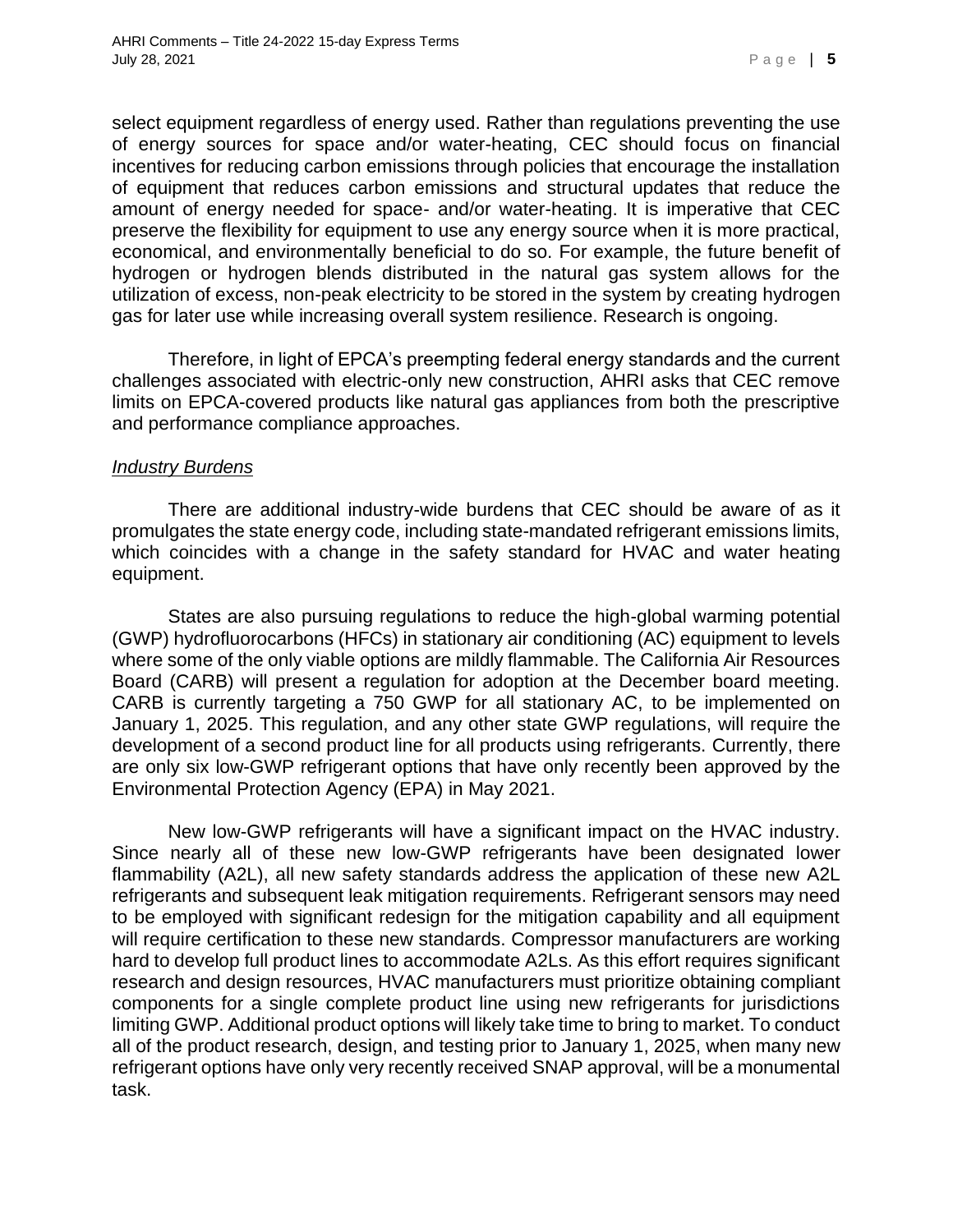In addition, the existing safety standard, UL Standard 1995, will sunset on January 1, 2024, and a new safety standard, UL 60335-2-40, will be required for all cooling product distributed in the U.S. and Canada. All products currently listed to UL 1995 will need to be tested and certified to UL Standard 60335-2-40 if any modifications are made. In addition to meeting new codes and standards requirements, manufacturers must also redesign products, amend literature, update all regulatory certification requirements and educate their distributers and customers about the change by January 1, 2024.

The industry is also preparing for new efficiency metrics and levels for residential central air conditioners and heat pumps; new efficiency levels for small, large, and very large commercial package air conditioners and heat pumps and air-cooled, water-cooled, evaporatively-cooled, and water source unitary air conditioners and heat pumps; on January 1, 2023, as well as new efficiency levels for variable refrigerant flow equipment, and computer room air conditioners in California. Many companies manufacture these regulated products, and the impending regulatory changes have absorbed available research and development resources and, even more importantly, laboratory testing time. These burdens highlight the immense pressure on industry merely to meet minimum regulatory compliance. Additional burdens, such as overly stringent requirements on components, tend to keep research and design budgets, staff, and laboratories focused on developing minimally compliant products rather than innovating efficient solutions.

#### *Technical Review of the Express Terms*

AHRI completed a technical review of the Express Terms and provides recommendations to address concerns below.

#### **A. Definitions – Section 100.1**

AHRI proposed minor modifications to the definitions section in 45-day comments and is disappointed that CEC has not included reasonable changes suggested for the following definitions.

First, commercially available desiccant systems will be available prior to Title 24- 2022 coming into force. To more clearly permit desiccant dehumidification in HVAC systems, AHRI recommends modification to INTEGRATED HVAC SYSTEM:

INTEGRATED HVAC SYSTEM is an HVAC system designed to handle both sensible and latent heat removal. Integrated HVAC systems may include, but are not limited to: HVAC systems with a sensible heat ratio of 0.65 or less and the capability of providing cooling, dedicated outdoor air systems, single package air conditioners with either at least one refrigerant circuit providing hot gas reheat or a desiccant dehumidification system, and stand-alone dehumidifiers modified to allow external heat rejection.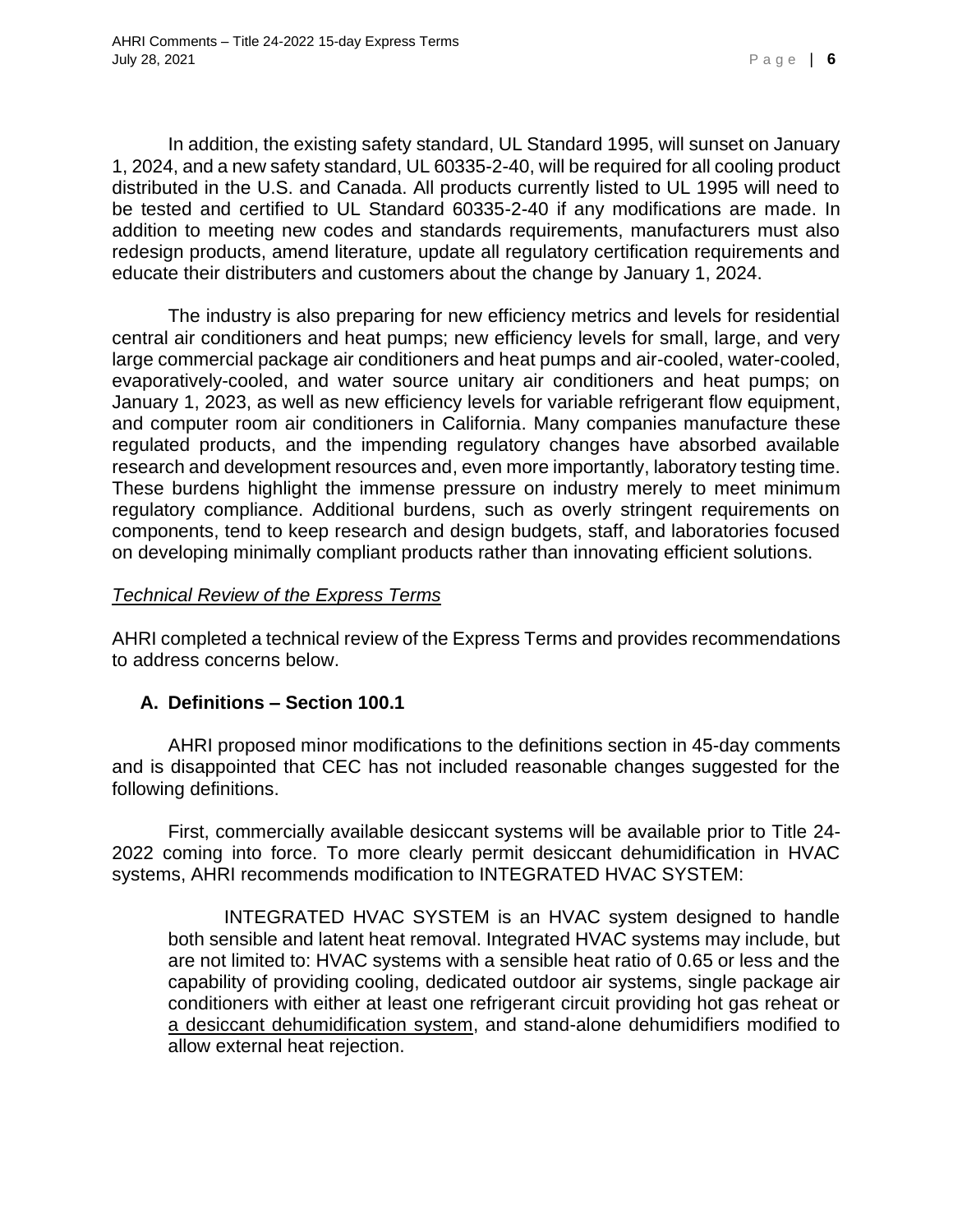Secondly, AHRI recommends a modification to the DX-DEDICATED OUTDOOR AIR SYSTEM UNITS definition to acknowledge that the product is not always supplied with a means to reheat dehumidified air and to be consistent with AHRI 920 (I-P/2020): [Performance Rating of Direct Expansion-Dedicated Outdoor Air System Units \(with](https://ahrinet.org/App_Content/ahri/files/STANDARDS/AHRI/AHRI_Standard_920_I-P_2020_add1.pdf)  [Addendum 1\).](https://ahrinet.org/App_Content/ahri/files/STANDARDS/AHRI/AHRI_Standard_920_I-P_2020_add1.pdf)

DX-DEDICATED OUTDOOR AIR SYSTEM UNITS (DX-DOAS)- a type of air-cooled, water-cooled, or water-source DOAS unit that dehumidifies 100 percent outdoor air and may include reheat capable of controlling the supply dry-bulb temperature of the dehumidified air to the designed supply air temperature.

AHRI urges CEC to make the suggested changes to these definitions to improve the clarity of Title 24.

### **B. Mandatory Filter Gasketing Requirements – Sections 120.1(c)(1)(D), 150.0(m)(12)(B)(v), and 160.2(b)(1)(B)(v)**

AHRI appreciates the modifications presented in the 15-day language for gasketing requirements in Section 120.1(c)(1)(D); however, there is still opportunity for improvement. The draft language still contains unintended compliance concerns, albeit lessened, for systems installed in Nonresidential and Hotel/Motel Buildings. This new section requires filter racks to be gasketed, sealed, or to use other means to prevent air from bypassing the MERV 13 filter. The revised language proposed will still present issues with compliance that AHRI's new suggested language seeks to correct. The use of "prevent" still does not recognize tolerancing in the reduction of air bypass. Rather the goal to ensuring that equipment operates as intended, is to minimize bypass around the filter. Specifying a reduction, rather than an elimination of air bypass will improve the condition without creating an impossible requirement. Therefore, AHRI recommends that this requirement be modified as follows, "Filter racks or grilles shall use gaskets, sealing, or other means to close gap around inserted filters in order to minimize prevent air from bypassing the filter."

The above analysis and recommendation also apply to Sections 150.0(m)(12)(B)(v) and 160.2(b)(1)(B)(v), Air Filtration and System Design.

#### **C. Mandatory Requirements for Fans – Section 120.10**

AHRI appreciates modifications to EXCEPTION 1 to Section 120.10(a) in 15-day language that clearly exclude equipment currently in the process of first-time federal regulation, for example, computer room air conditioners (CRAC) and dedicated outdoor air systems (DOAS). Both equipment types are categories of Commercial Air Conditioning and Heating Equipment found at 10 CFR § 431.97 and the modification appropriately excludes both from being subject to double regulation with FEI requirements.

AHRI reiterates, that while an exception to Section 120.10(a)(2), that FEI values for embedded fans do not need to be third party verified is appropriate, AHRI recommends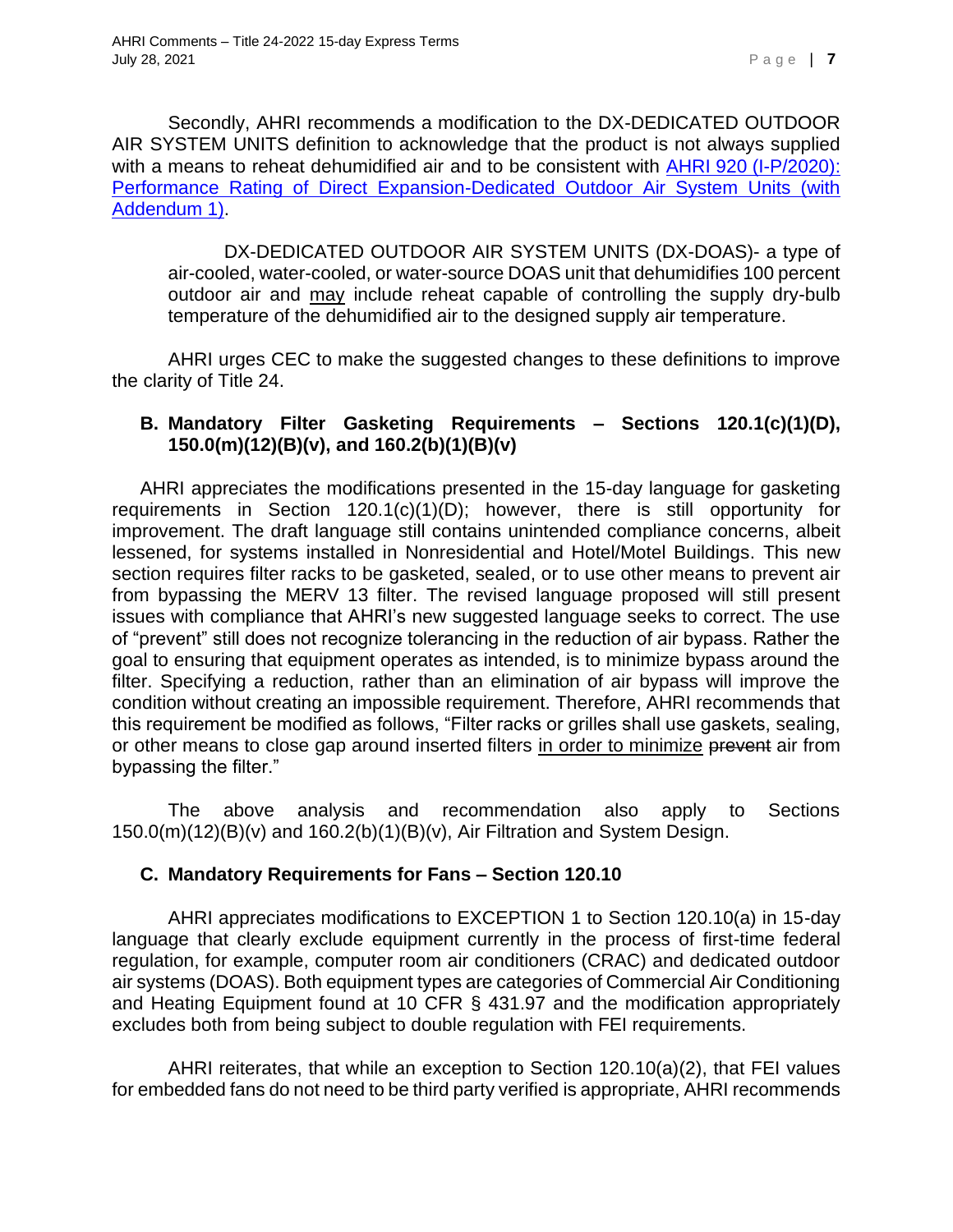instead clearly exempting embedded fans. *Embedded fans cannot be accurately and comparably rated to stand-alone fans or to other embedded fans using AMCA 208.*  Section 4.4 of AMCA 208-18 and Annex D (informative) includes the entirety of calculation methods for embedded fans. It is not written in mandatory language and cannot be used reliably to rate embedded fans with an FEI. Neither consumers nor regulators are able to determine which products have inextricably embedded fans and which do not. **AHRI strongly urges CEC to exclude all embedded fans** – there is no consistent, clear, uniform, repeatable, and reliable method to determine the FEI of an embedded fan.

To exempt embedded fans and remove the compliance confusion, AHRI recommends deleting 120.10(a)(1) and EXCEPTION 1 to Section 120.10(a), should read, "Embedded fans and fans intended for replacement of embedded fans are exempt" or "Keep in mind that the majority of embedded fan applications are exempted anyway as most equipment categories are covered by energy efficiency metrics".

#### **D. Fan Power Budget – Sections 140.4(c), 170.2(c)(4)(a)(i)**

AHRI appreciates the continued outreach from CEC staff and the CASE team on this complicated and impactful proposal. While AHRI supports the conceptual change to regulating fan system input KW instead of fan bhp, we have outstanding concerns with the 15-day regulatory text that have not been adequately addressed. Most importantly, based on a simplified analysis using motor power, the Fan Power Budget language, as proposed, remains overly stringent – much more so than the proposal introduced to ASHRAE 90.1, particularly for certain applications. The stringency varies considerably by unit size and without modification, *this proposal stands to eliminate larger commercial packaged air conditioners and heat pumps (rooftop units or RTUs) from the California market*. 8

This proposal impacts more than RTUs; however, large RTUs are space constrained products because of transportation limitations – they must fit on flat-bed trucks. By using the most stringent cases for static pressure allowances in the analysis there will be an increase in unit casing size by approximately 15-percent to accommodate larger fans (for typical job applications). If compliance requires larger fans and cabinets, units will be unable to meet transportation limitations. Similar issues may be present, albeit on a smaller scale, with rooftop air-handlers (RTAH). RTAHs can be split for shipping, whereas packaged RTUs cannot due to electrical wiring and refrigerant piping. We reiterated that there will be few, if any, compliant products over 20 tons available in California if the proposal is not further modified. AHRI recommends creating a category for very large units. Currently, Table 140.4-A: Supply Fan Power Allowances (watts/cfm) includes three capacity categories, with the largest being >10,000cfm. AHRI recommends a 10,00 to 20,000 cfm and the addition of a >20,000 cfm category for both multi-zone VAV and all other fan systems. In the >20,000 cfm category, where there is concern regarding product availability, the external static pressures should be higher to account for longer

<sup>8</sup> Data from individual manufacturers of constant volume RTUs over 60 Tons complying with January 1, 2023, DOE efficiency standards will not be able to supply enough static pressure to meet application (job) requirements while complying with the proposed fan power limits. Manufacturers will submit data individually to CEC.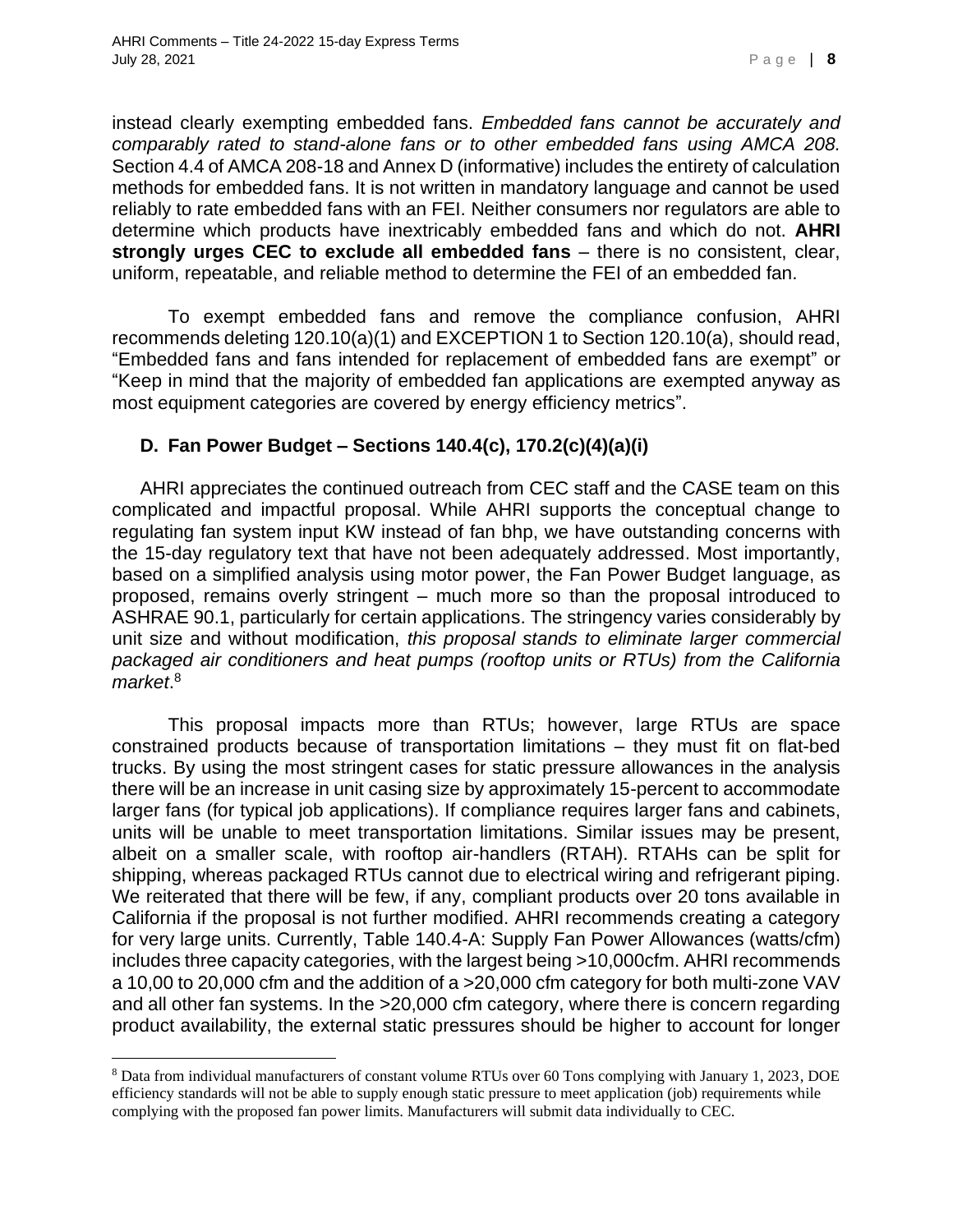ductwork associated with larger units. Other modifications can be made to acknowledge the differences in the application and function of the larger units.

As detailed above, manufacturers are facing significant regulatory burdens and RTU manufacturers are already well into the redesign process to bring products into compliance with DOE's January 1, 2023 efficiency standards.<sup>9</sup> To bring a product line to market to address new regulatory requirements, not only must the product be redesigned, but it must also be retested, have its components recertified, and the entire product must be recertified to safety and efficiency standards.<sup>10</sup> To expand, first manufacturers must design the new cabinet and fan, then test fan performance. Next, additional performance and safety tests can largely be conducted in parallel. These include performance testing DX systems and furnaces to comply with federal efficiency standards and safety testing the product. Furnace and electric heat testing take approximately one year to conduct. Next, and only after performance and safety tests are substantially complete, acoustical, wind and seismic tests must be conducted, which takes approximately one year. To further complicate the design cycle for these products, manufacturers are also planning for the introduction of entirely new products, also complying with DOE 2023 efficiency standards, while using A2L refrigerants to comply with California Air Resource Board regulations. In all, the process to comply with the fan power budget requirement will take five years.

While the CASE team responsible for developing this proposal made many presentations on this new approach, critical inputs necessary to analyze the impact of the different approach were not communicated. For example, stakeholders could not obtain the static pressure allowance used in the analysis. Without this information, many additional hours of stakeholder review of the proposal were required. Stakeholders have also questioned certain assumptions for being overly stringent. For example, the fan

<sup>9</sup> Direct final rule to establish amended energy conservation standards for small, large, and very large air-cooled commercial package air conditioning and heating equipment and commercial warm air furnaces[. 81 FR](https://www.regulations.gov/document?D=EERE-2013-BT-STD-0007-0113)  [2420](https://www.regulations.gov/document?D=EERE-2013-BT-STD-0007-0113) (January 15, 2016). TABLE 3 TO § 431.97—UPDATES TO MINIMUM COOLING EFFICIENCY STANDARDS FOR AIR CONDITIONING AND HEATING EQUIPMENT. [Note: Does not include single package vertical air conditioners and single package vertical heat pumps, packaged terminal air conditioners, and packaged terminal heat pumps, computer room air conditioners, and variable refrigerant flow multi-split air conditioners and heat pumps.]

<sup>&</sup>lt;sup>10</sup> CEC staff has been aware of the 2023 compliance timeline since well before the Direct Final Rule was published January 15, 2016. Although States were not direct signatories to the Term Sheet, the ASRAC Committee approving the Working Group's recommendations included California Energy Commission staff. The Term Sheet with the negotiated timeline was signed in 2015. For CEC to propose including such a significant provision with only one year compliance is not feasible. Principles of administrative law and due process dictate that a government agency cannot require stakeholders to dedicate resources to comply with any regulation until it is final, in this case January 1, 2022. CEC could have made a proposal final in the 2019 edition of Title 24 with a compliance date of January 1, 2023, to give manufacturers sufficient time to comply. CEC is also aware that CARB in in the middle of promulgating a major regulation impacting the refrigerants used in affected equipment. This regulation is an excellent example of why due process requires clear notice. Manufacturers must design to prescribed standards and requirements. As of the date of this submission, no parties—neither CEC, CARB nor manufacturers—have adequate notice of what the prescribed safety standards will be in California. Stakeholders have no notice of their regulatory requirements, and therefore a 2023 compliance date for fan power requirements contravenes basic due process. A 2025 compliance date for refrigerants could suffer from the same inadequacies if the prescribed design requirements are amended upon adoption into the building code and manufactures lack time to react.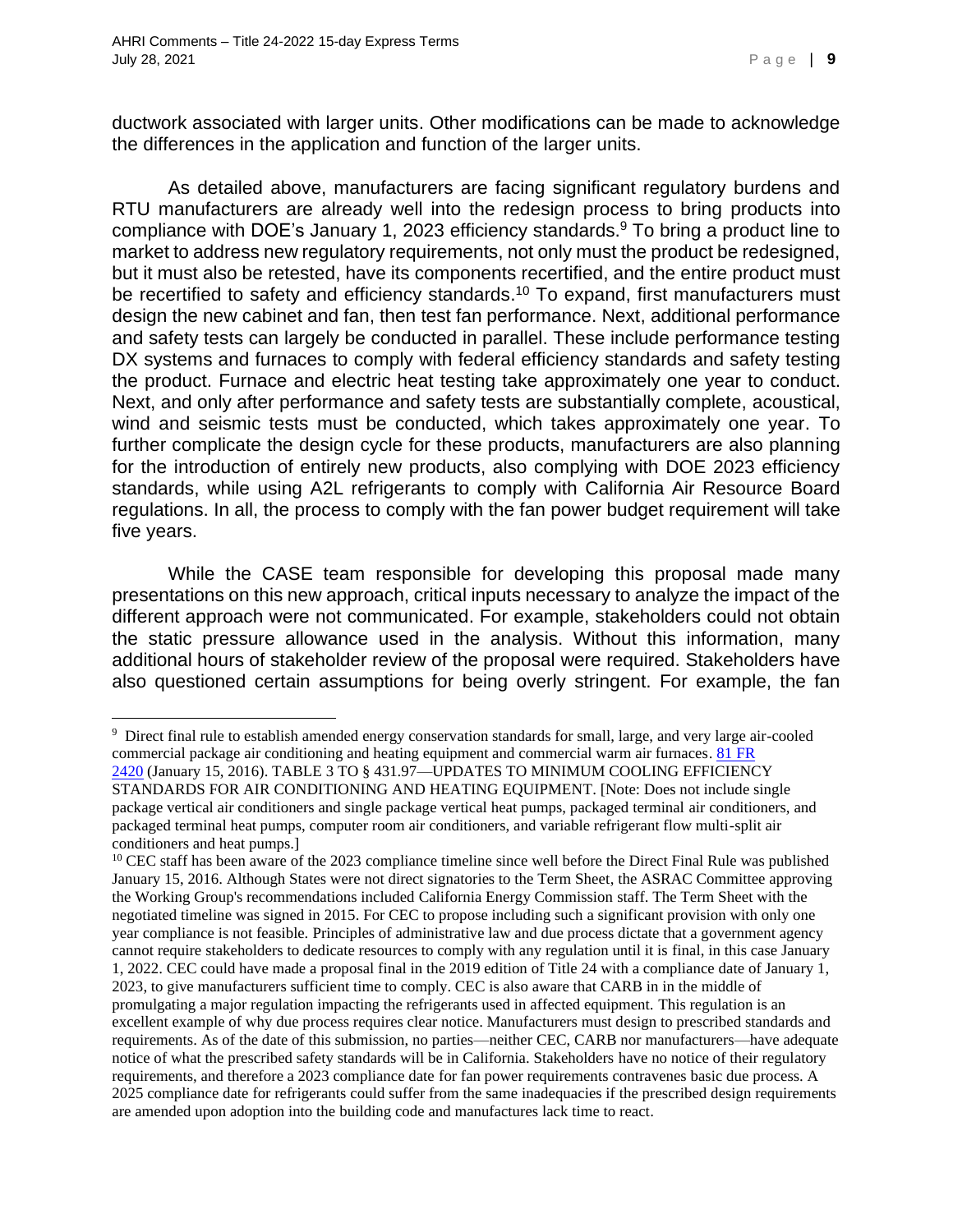requirement was set for a 15-percent higher FEI than new minimum requirements for stand-alone fans. This situation was present for nearly every component within the units, leading to an overly stringent proposal with compliance nearly impossible at actual job static pressures for larger tonnage units. To improve this proposal, AHRI recommends adding a benefit for two-stage fans and reducing stringency of other provisions. The preferred approach would be to harmonize with fan efficiency proposals within Title 24 by implementing an FEI of either 1.0 or 0.95 (depending on the system). No supporting information has been presented in the CASE report to justify the increase in fan efficiency beyond those levels. Consultants have cited a review and analysis, but neither study details, nor outcomes, have been shared with stakeholders. Manufacturers have been unable to replicate such a study. The 90.1 proposal is for an increase of 1.06. If CEC insists on moving forward with this approach, the agency should use the same increase. If CEC intends to adopt the proposal without modification, AHRI maintains that compliance should begin no earlier than January 1, 2028.

We recognize that products are not compliant or non-compliant in and of themselves; however, if they cannot comply at the customers' required external static pressure requirements, then the products essentially are non-compliant. AHRI members have submitted data directly to CEC outlining the proposal's impact on products. The 15 day language does not address the manufacturer concerns.

As a follow up to a meeting with the CASE team, AHRI requested the Case Team to confirm that the calculation is reflective of Title 24-2019. The CASE team confirmed that the analysis does not include 0.5 in static allowance for return ducts and 0.5 in static for exhaust return control, which AHRI assumed to be an economizer. The CASE team cited the Title 24-2019 compliance manual's explanation of the credit and disagreed that the exhaust return control was an economizer.<sup>11</sup> To summarize, the User's Manual explains that credit may be taken when some spaces are served by an air handler have exhaust airflow devices and other spaces do not and the exhaust airflow control device is typically modulated to maintain a negative or positive space pressure relative to the surrounding space. This describes an economizer. AHRI noted in comments to the CASE team that by not including the static allowances, they may have underestimated the impact of the proposal. AHRI contends these static allowances are appropriate and notes that the ASHRAE 90.1 User's Manual explains that the allowance for the return is based on an open plenum.

AHRI appreciates revisions to address issues raised with larger fans and cabinets on replacement applications with the addition of a conversion curb credit to Table 141; however, the credit was only applied to VAV systems. No information has been provided that supports excluding constant volume (CV) systems. Those CV systems would also require a curb adapter in many replacement projects. AHRI reiterates that if replacement rooftops require a completely new support structure, rather than a curb adapter, then the cost to building owners will be significant. This cost has not been accounted for in the

<sup>11</sup> Title 24-2019 User's Manual. Page 4-133 [https://www.energy.ca.gov/sites/default/files/2020-](https://urldefense.proofpoint.com/v2/url?u=https-3A__www.energy.ca.gov_sites_default_files_2020-2D05_04-5FMechanicalSystems.pdf&d=DwQGAg&c=euGZstcaTDllvimEN8b7jXrwqOf-v5A_CdpgnVfiiMM&r=bTaAXQRIfpCyG_wQCjdPadC0pj5JjhTlvXRgYFLBVzs&m=capHm6t_5OWyDoTaimImfQGnz0dGN8331CPmaDr4pMw&s=2IDtgCynSj_f2CDx4nxDMwP20A1mf4Kz9Jln5FpIgqQ&e=) [05/04\\_MechanicalSystems.pdf](https://urldefense.proofpoint.com/v2/url?u=https-3A__www.energy.ca.gov_sites_default_files_2020-2D05_04-5FMechanicalSystems.pdf&d=DwQGAg&c=euGZstcaTDllvimEN8b7jXrwqOf-v5A_CdpgnVfiiMM&r=bTaAXQRIfpCyG_wQCjdPadC0pj5JjhTlvXRgYFLBVzs&m=capHm6t_5OWyDoTaimImfQGnz0dGN8331CPmaDr4pMw&s=2IDtgCynSj_f2CDx4nxDMwP20A1mf4Kz9Jln5FpIgqQ&e=)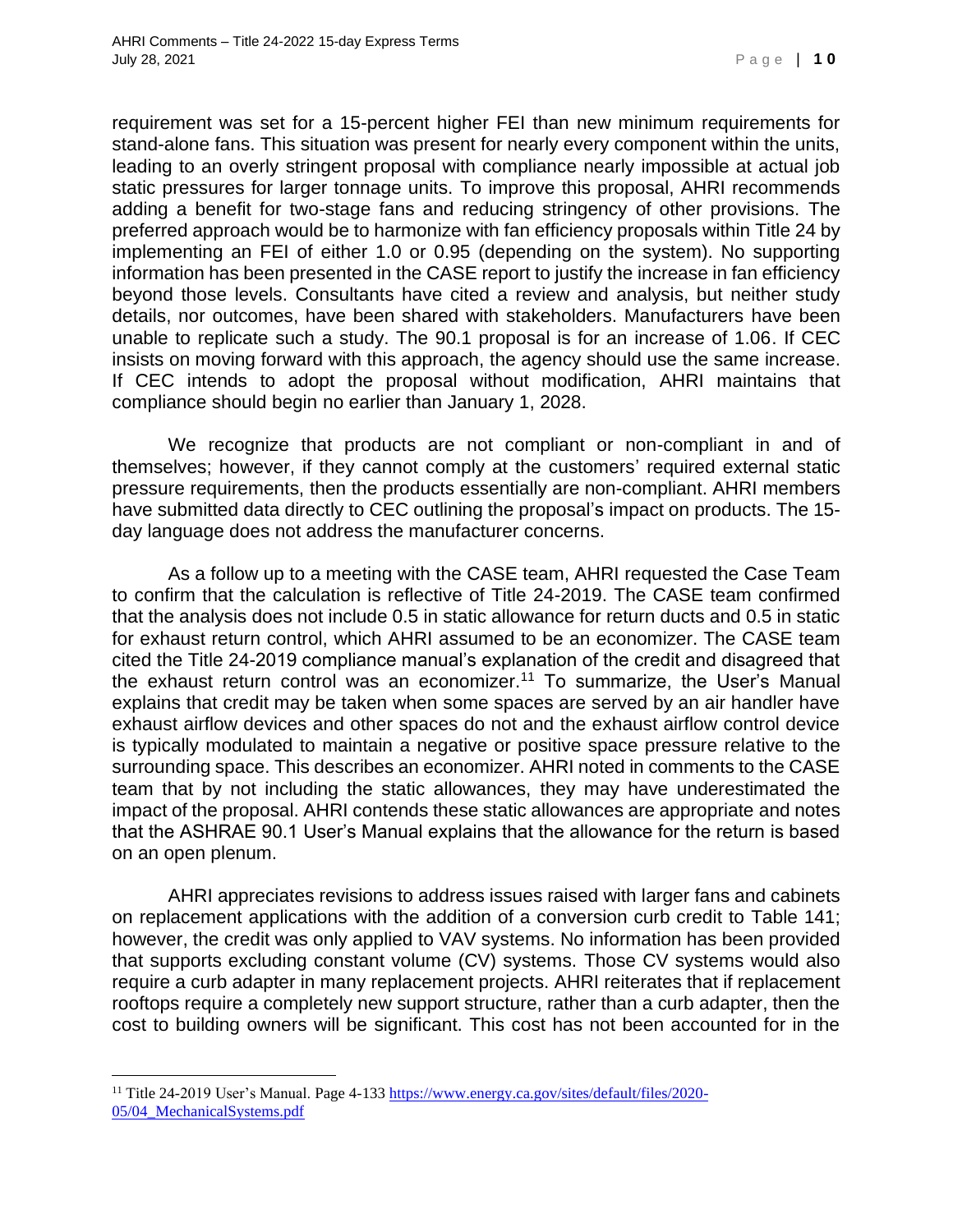CASE report.<sup>12</sup> AHRI recommends extending the curb adapter pressure allowance to all other fan systems in replacement applications to allow for the continued use of costeffective conversion curbs and to account for existing ductwork.

These comments also apply to the proposal included in Section 170.2, which addresses high-rise residential buildings. While AHRI is not opposed to the introduction of new sections to address multifamily buildings if this change helps designers, builders, and code officials, we are concerned with the possibility for diverging requirements in future editions of Title 24. If any of AHRI's proposed revisions to Section 140.4(c) are not made to Section 170.2, AHRI requests that CEC maintain and make public a table to track conflict/divergence between sections of similar requirements.

### **E. Prescriptive Requirements for Space Conditioning Systems – Section 140.4(e)**

Section 140.4(e) proposes the reduction of the economizer threshold to apply to equipment from 54,000 Btu/h to 33,000 Btu/h. While the requirement appears to offer energy savings, we question how cost effective it would be in practice. AHRI's concerns persist regarding (1) cost effectiveness with the proposed decoupled DOAS when paired with terminal equipment such as variable refrigerant flow (VRF), water source heat pumps, and small chilled-water coils; and (2) the limitation of implementation options with certain types of equipment, mainly VRF. The required inclusion of a DOAS or higherairflow capability in an energy recovery ventilator in conjunction with the terminal heating and cooling equipment stands to increase the cost of the system. VRF systems with heat recovery modules are also able to facilitate exchange of energy between different individual space conditioning zones to provide simultaneous cooling and heating, thereby increasing energy use effectiveness for this product. The use of economizers compromises this energy recovery from individual zones, and therefore is unable to deliver that same level of effectiveness and efficiency. The 15-day language continues to disallow for an integrated outside air approach to be used with space-conditioning systems. For regions (climate zones) and applications that do not need 100-percent dedicated outside air to be brought into the space-conditioning zone, it would make sense for CEC to consider providing an option for an integrated outside air approach to be used.

Economizers were designed to be implemented on outdoor equipment, whereas challenges exist in indoor implementation. AHRI would not oppose limiting the requirement to extend economizer requirement down to 33,000 Btu/h if it was only applied to outside units.

 AHRI reiterates it requests to CEC to remove the proposal to require economizers on indoor fan coils and to limit the expansion of economizer requirements to outdoor products.

Additionally, AHRI notes that language newly proposed in 15-day Express Terms in Section 140.4(e), references requirements in Section 140.4(q)(2) for bypass or control

<sup>&</sup>lt;sup>12</sup> TN237695\_20210506T095207\_High Performance Ducts and Fan Systems CASE Report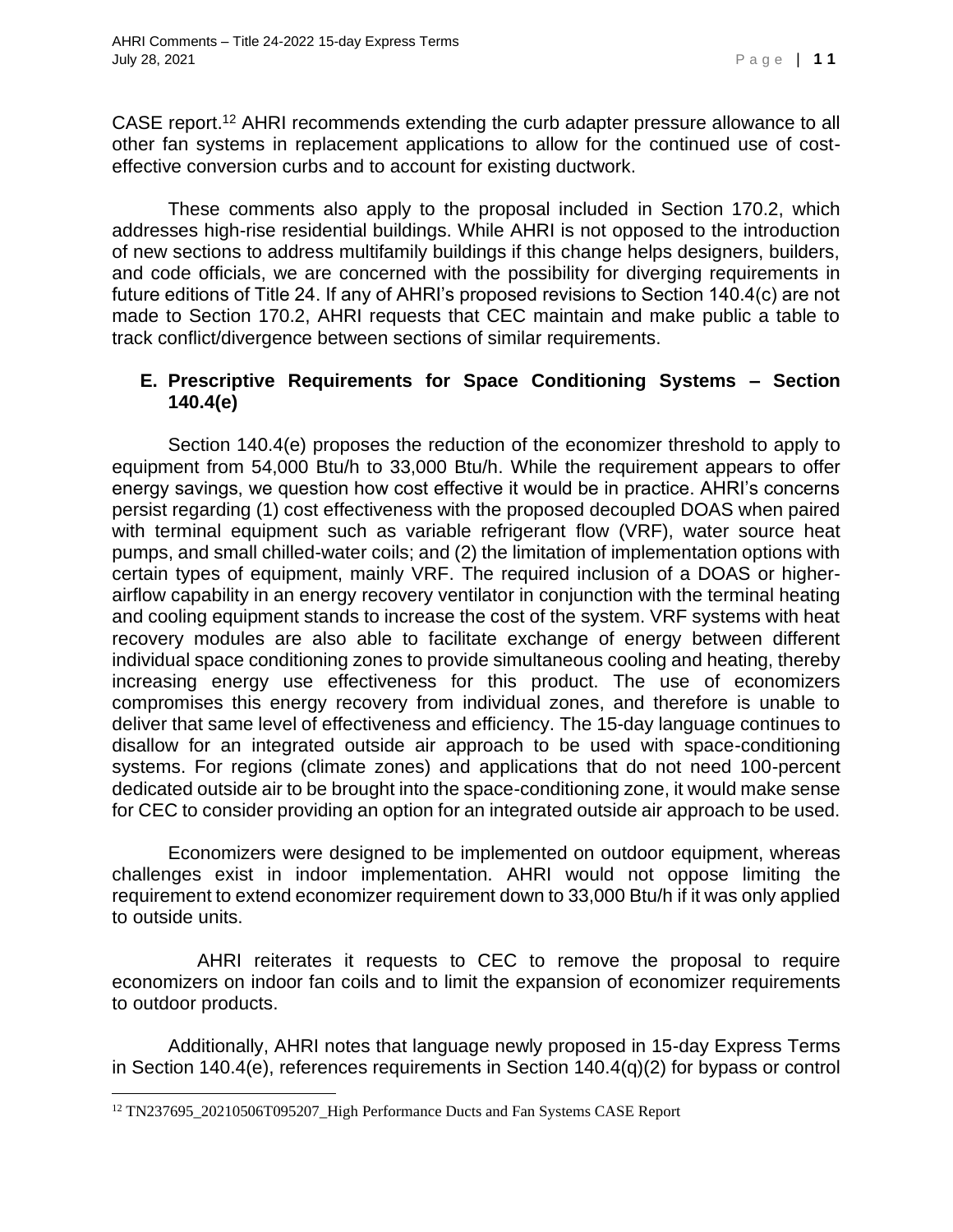to disable energy recovery. Section 140.4(q)(2) does not address the pressure drop of the wheel and also could be improved with more specific control language. As currently written, requirements in Section 140.4(q)(2) could be met by simply shutting off the energy recovery wheel. Addendum cd to ASHRAE 90.1-2016 (approved, but not yet published) serves primarily to clarify the original intention for bypass and control to permit economizer operation.<sup>13</sup> The bypass working group of ASHRAE 90.1 evaluated several systems and found that a clearer control strategy is required where energy recovery systems are installed. Controls are already required by the standard; however, in some cases, compliance with the existing standard may result in less than optimum economizer operation and increased fan energy use. Pressure drop requirements are also included for bypass on the return and exhaust in ASHRAE 90.1. AHRI recommends including provisions from the following language into Section 140.4(q)(2):

## **6.5.6.1.2.2 Provision for Air Economizer or Bypass Operation**

Provision shall be made for both *outdoor air* and exhaust air to bypass or control the *energy* recovery *system* to enable economizer operation as required by Section [6.5.1.1.](https://urldefense.proofpoint.com/v2/url?u=http-3A__6.5.1.1&d=DwQF-g&c=euGZstcaTDllvimEN8b7jXrwqOf-v5A_CdpgnVfiiMM&r=bTaAXQRIfpCyG_wQCjdPadC0pj5JjhTlvXRgYFLBVzs&m=_0tTCEmGMb6tA6kC5GKv2z-8praQJRAZu8N5ixEsyUk&s=bwVd2wpm9eSYv7OC0mfChFjpiqTh5sq2FoKtkZDUcVU&e=) The bypass or *control* shall meet the following criteria:

- a. For *energy* recovery *systems* where the transfer of *energy* cannot be stopped, bypass provision shall prevent the total airflow rate rates of either both *outdoor air* or and exhaust air through the energy recovery exchanger from exceeding 10% of the full design airflow rate.
- b. The pressure drop of the outdoor air through the energy recovery system shall not exceed 0.4 in.  $H<sub>2</sub>O$  (100 Pa); the pressure drop of the exhaust air through the energy recovery exchanger shall not exceed  $0.4$  in.  $H<sub>2</sub>O$  (100 Pa).

#### **Exceptions to 6.5.6.1.2.2**

1. Energy recovery *systems* with 80% or more *outdoor air* at full design airflow rate and not exceeding 10,000 CFM  $(4.72 \text{ m}^3/\text{s})$ .

## **F. Data Center Requirements – Sections 140.9 and 141.1**

AHRI is concerned that proposed, late-stage changes to data center requirements are both unachievable and a breach of the California Administrative Procedure Act  $(APA).<sup>14</sup>$  The data center proposal as written in the 45-day comments – prescriptively including refrigerant economizers – was correctly implemented, technology neutral, and good for California consumers. In the 45-day comments, CEC rightly recognized inherent differences between air and water/refrigerant economizers and AHRI agreed with the agency's decision to establish different temperature thresholds for these technologies.

In Sections 140.9 (and 141.1) of the 15-day language, however, CEC has introduced the problematic and unforeseeable requirements of Minimum NSenCOP values imposed on the Pumped Refrigerant Economizer by Climate Zone. The Net

<sup>&</sup>lt;sup>13</sup> Addendum available, here[: https://www.ashrae.org/technical-resources/standards-and-guidelines/standards](https://urldefense.proofpoint.com/v2/url?u=https-3A__www.ashrae.org_technical-2Dresources_standards-2Dand-2Dguidelines_standards-2Daddenda_addenda-2Dto-2Dstandard-2D90-2D1-2D2019&d=DwQF-g&c=euGZstcaTDllvimEN8b7jXrwqOf-v5A_CdpgnVfiiMM&r=bTaAXQRIfpCyG_wQCjdPadC0pj5JjhTlvXRgYFLBVzs&m=H7sot5-uNh1onCUxCj3tASt45kVI3mIrf3G8uU5Z-nQ&s=bHGz75Q3CgVb7MsJImhIlI84lDqXsEeZ_5_6FTevjGU&e=)[addenda/addenda-to-standard-90-1-2019](https://urldefense.proofpoint.com/v2/url?u=https-3A__www.ashrae.org_technical-2Dresources_standards-2Dand-2Dguidelines_standards-2Daddenda_addenda-2Dto-2Dstandard-2D90-2D1-2D2019&d=DwQF-g&c=euGZstcaTDllvimEN8b7jXrwqOf-v5A_CdpgnVfiiMM&r=bTaAXQRIfpCyG_wQCjdPadC0pj5JjhTlvXRgYFLBVzs&m=H7sot5-uNh1onCUxCj3tASt45kVI3mIrf3G8uU5Z-nQ&s=bHGz75Q3CgVb7MsJImhIlI84lDqXsEeZ_5_6FTevjGU&e=)

<sup>14</sup> Government Code § 11340 et seq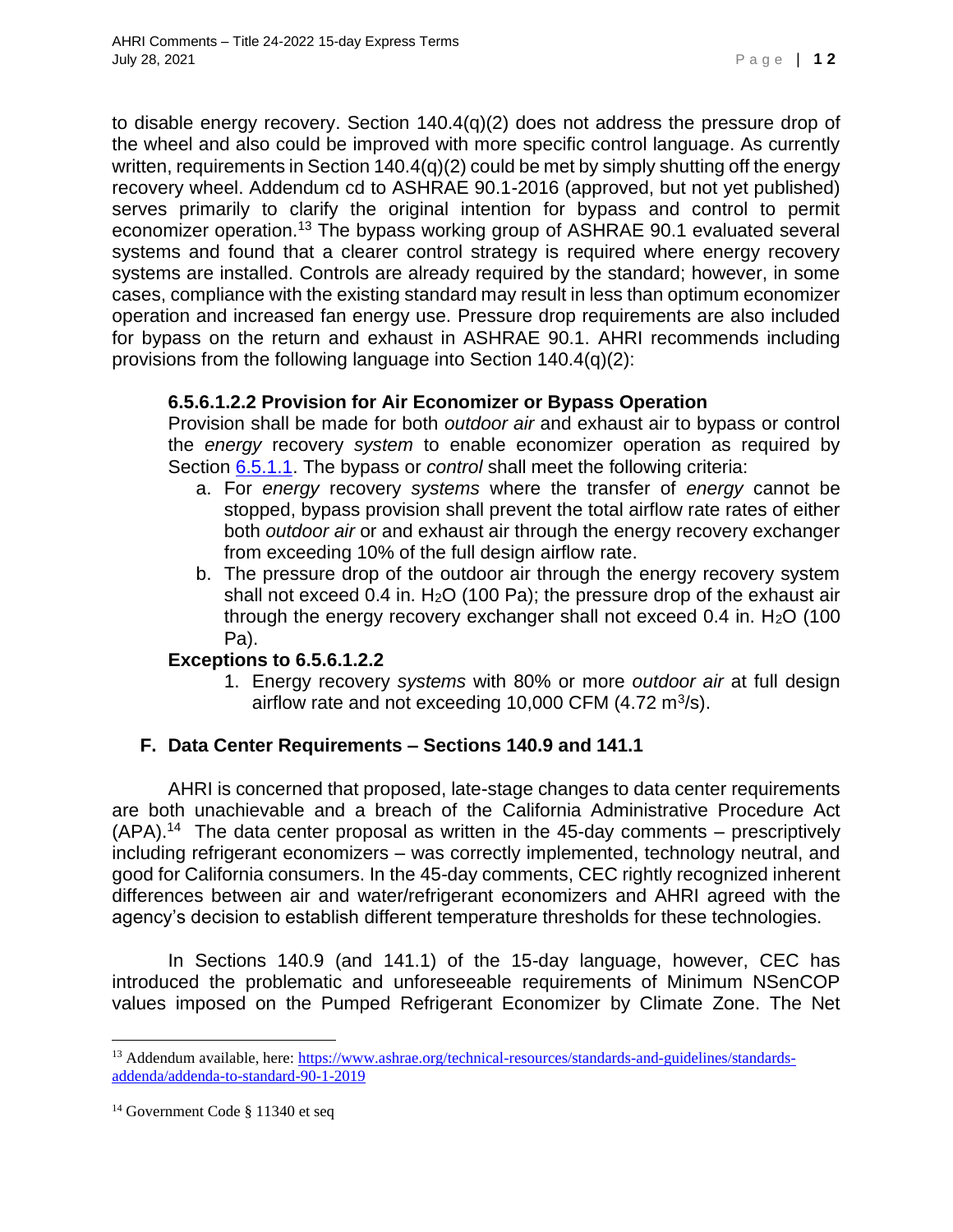Sensible Coefficient of Performance (NSenCOP) is defined within AHRI Standard 1360- 2017 as "A ratio of the Net Sensible Cooling Capacity in kilowatts to the total power input in kilowatts (excluding reheaters and humidifiers) at any given set of Rating Conditions." The inserted tables have no indication of what the input metrics are for a refrigerant economizer manufacturer to calculate their equipment's corresponding NSenCOP value for compliance. Furthermore, there is a difference in the NSenCOP values in the tables provided in sections 140.9 and 141.1 with the only noted difference written into the draft language as being the economizer temperature threshold which has no bearing on how the NSenCOP metric is calculated. As noted within the definition, the NSenCOP is calculated at any given set of Rating Conditions, but the Rating Conditions in the standard's input tables 2 through 4 do not have an input value for the economizer temperature. There is no justification for different tables of values since the economizer temperature is not part of the NSenCOP calculation.

The proposed efficiency tables by climate zone are a misapplication of AHRI 1360 and should be deleted. Section 110.2 was updated to include mandatory equipment efficiencies, consistent with ASHRAE 90.1-2019, based off of the AHRI Standard 1360 test method. In ASHRAE 90.1-2019, existing equipment efficiencies were increased, and many new product equipment types were added. Major faults with the NSenCOP values contained in the Prescriptive tables in sections 140.9 and 141.1 compared to the Mandatory minimum efficiency requirements of Section 110.2 are that some climate zones fall below the Mandatory requirements, the Climate Zone metrics are not differentiating between the varying efficiency requirements broken down by Net Sensible Cooling Capacity (NSCC) as seen with the Mandatory requirements, and the inputs to generate the compliance performance is not defined. Including an unvetted efficiency requirement, based off an annualized energy model, by climate zone, on top of new performance requirements based on standard rating conditions is excessive regulation.

Data centers are essential to public and private business operations and are considered to be mission critical. The introduction of these new requirements in 15-day language for these products was not reasonably foreseeable based on the NOPA and constitutes a substantial change, which requires the publication of another 45-day notice in the Notice Register or a reversion to the 45-day language for the August Commission vote.

It is noted that the inserted language for all economizer types now requiring "*partial cooling even when additional mechanical cooling is required* and capable of providing…" is identical language seen for air and water economizers from the Prescriptive Requirements for Space Conditioning Systems in section 140.4 intended only to further clarify what an "integrated" economizer is.

## **G. Insulation for Piping and Tanks – Section 150.0(j)(1) and Section 160.4(f)**

AHRI appreciates CEC's modifications to Sections 150.0(j)(1) and 160.4(f), which address concerns raised regarding the lack of justification for increasing the insulation to R-16 in the CASE report. As we noted, this change will yield only a small benefit, when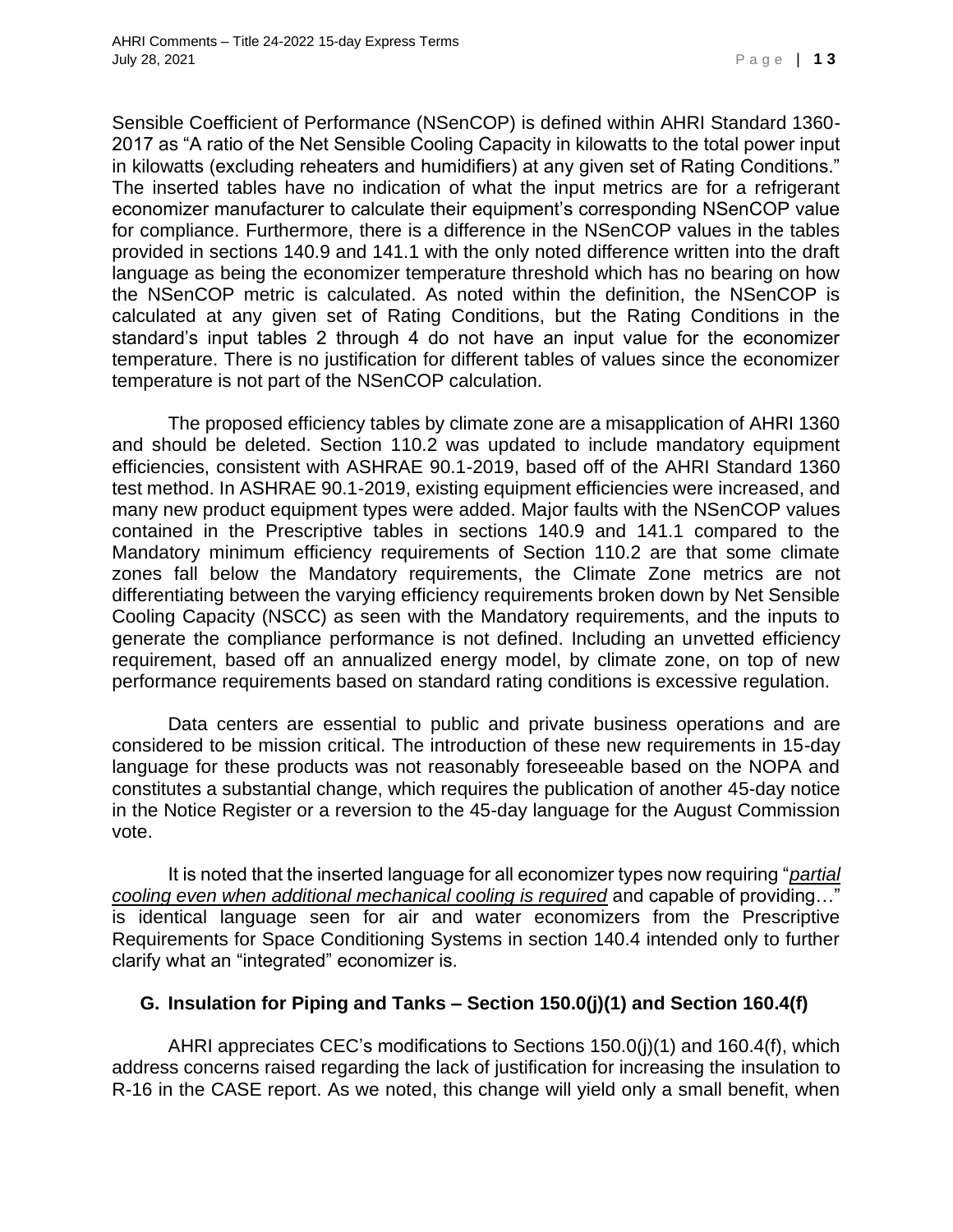calculated using time dependent valuation (TDV), perhaps not enough to cost justify the burden of the installation. As such, we also recommending striking the requirement in Section 110.3(c )(3)(B). We also note that in Sections 110.3(c )(3) and 110.8(d)(2) unfired hot water storage tanks (UFHWST) are called unfired service water heater storage tanks. This is not correct and should be fixed prior to adoption. Finally, the federal standard is R-12.5, and CEC's proposed additional requirements are more stringent than the federal standard and subject to preemption.

#### **H. Ventilation and IAQ – Section 150.0(o)(1)(K), Section 150.0(o)(3), Section 120.1(b)(2)(C), and Section 160.2(b)(2)(A)(x)(b)**

AHRI appreciates CEC's reconsideration of implementing measures that would ban the use of federally compliant appliances in buildings. Modifications proposed in 15 day language in Section 150.0(o)(1)(K) resolve AHRI's concern and we are pleased California homeowners in smaller homes will continue to be able to install the most common type of residential gas water heaters, an atmospherically vented furnace or water heater, a pellet stove, or even a wood-burning fireplace.

AHRI reiterates our suggestion that it would be easier for stakeholders to review code changes and for builders to comply with indoor air quality requirements if relevant sections from ASHRAE 62.2 were included in Title 24, rather than readers being required to purchase the ASHRAE standard. It is not possible to assess the code proposal, "all dwelling units shall meet the requirements of ASHRAE Standard 62.2, Ventilation and Acceptable Indoor Air Quality in Residential Buildings subject to amendments specified in Section 150.0(o)" without purchasing ASHRAE 62.2. Likewise, a builder would be unable to comply with mandatory requirements in Title 24 without having purchased this standard.

### **I. Prohibition of Electric Resistance Heating for Single and Multi-family Residential Buildings, Additions and Alterations – Sections 150.2(b)(1)(G) and 180.2(b)(2)(A)(v)**

AHRI appreciates CEC revisiting the language proposed in EXCEPTION 1 to Section 150.2(b)(1)(G) (and 180.2(b)(2)(A)(v) in the new multifamily section). Language proposed in 15-day Express Terms make clear that electric resistance heating in heat pumps is excluded, avoiding the inadvertent elimination of back-up and supplementary heat. It is common for strip heat to be installed as emergency backup in the event the heat pump becomes inoperable during the heating season. In freezing temperatures, emergency strip heat would prevent pipes from bursting.

AHRI also appreciates edits to EXCEPTION 2 into Section 150.2(b)(1)(G) that permit the in-kind replacement of electric resistance heating systems in alterations. AHRI noted in its 45-day comments that nearly all manufactured housing heating systems are electric furnaces. Duct work in mobile homes is too small to allow a regularly sized furnace to be installed or safely used. As complicated ties exist between Title 24 and CCR Title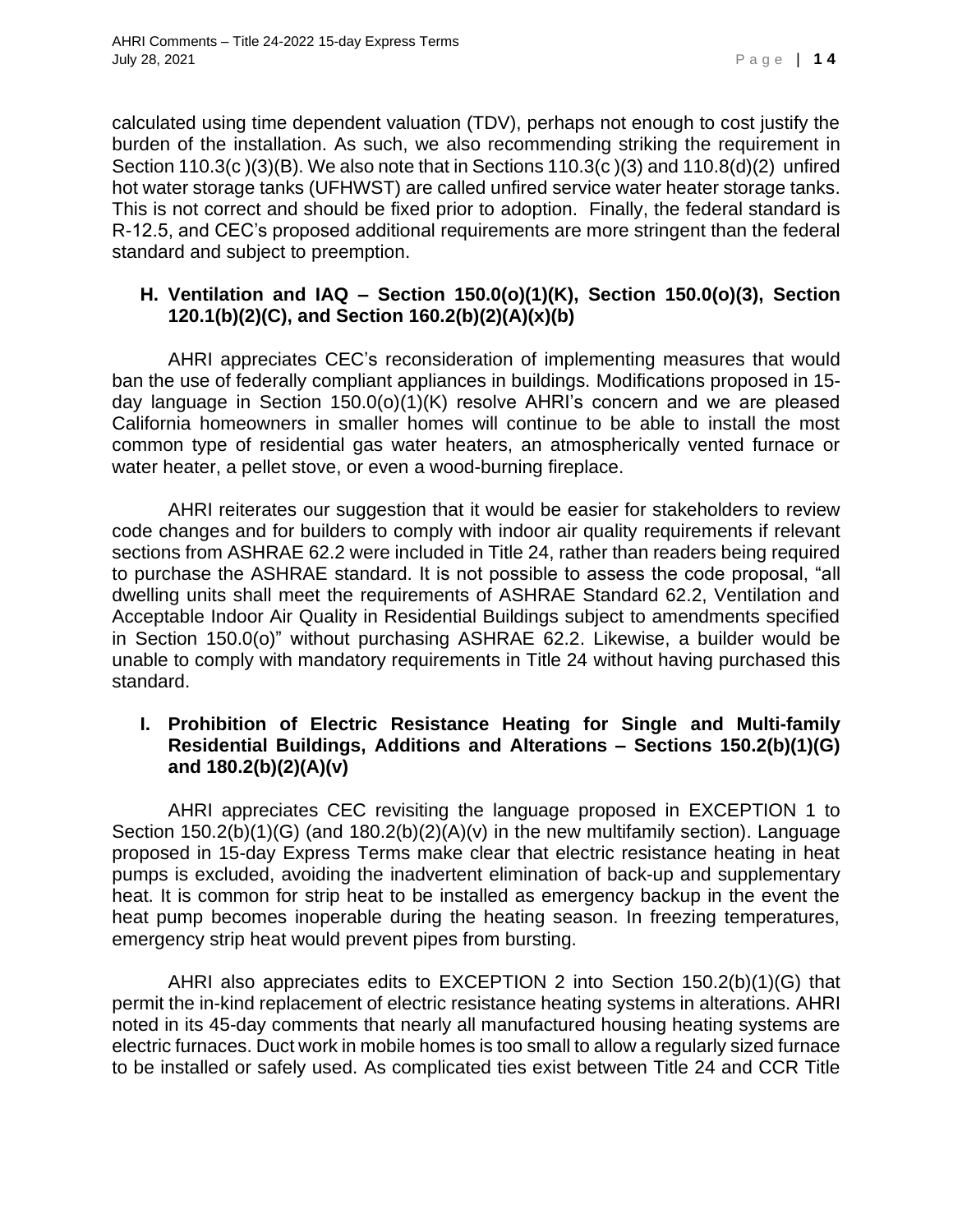25, Housing and Community Development, this modification will continue to allow the replacement of electric resistance heating systems in manufactured housing.

#### **J. Expected 15-day language clarification for Multifamily Buildings – Additions – Section 180.1 – Exceptions**

AHRI appreciates the addition of EXCEPTION 7 to Section 180.1, consistent with CEC's May  $27<sup>th</sup>$  presentation, which clarifies, "that new systems serving additions can be a heat pump or gas heating system."<sup>15</sup> AHRI continues to encourage CEC to also include an option to allow gas water heaters through the prescriptive approach for new systems serving additions. Per Section 170.2(d), the only options are 240-volt heat pump water heaters (HPWH) and instantaneous water heaters, There are cases where the gas line would need to double in size to accommodate a new instantaneous gas water heater and a 240-volt HPWH may require an electrical upgrade. In these cases, a gas water heater would be the most cost-effective solution. AHRI questions if these costs were considered in the cost justification for the proposal. If this measure has not been cost justified for additions, gas water heaters must continue to be permitted to be installed.

ANSI/CTA-2045-B proposed requirements conflict with Section 110.12(a), which provides more flexibility to manufacturers to meet the standard.

Subchapter 11 Multifamily Buildings, Section 170.2(d), includes prescriptive installation requirements for central HPWHs rather than providing flexibility for the manufacturer to optimize system performance. These requirements also fail to consider that this technology is nascent and there are new requirements for installation, service, and maintenance due to it being a more complex system and creating a need for more qualified distributors and contractors.

Section JA13 indicates a misunderstanding of the standards that are referenced when considering the requirements in this appendix. Specifically, standards UL 60730-1, ASSE 1082, and ASSE1084 are mentioned. The first pertains to electrical controls but does not limit outlet water temperature like a thermostatic mixing valve. ASSE 1082 and 1084 only control water temperature to specific limits (i.e., within a certain tolerance under certain conditions), but they do not necessarily limit the water to a safe temperature.

Similar to the comments above about 170.2(d), the requirements for central HPWH systems at Section JA14 are overly prescriptive and raise federal preemption concerns. They require a significant amount of additional testing that is not harmonized with the federally prescribed test procedure. In addition, the defined test procedure does not align with the federal testing with multiple new combinations and conditions.

#### *Other AHRI Issues*

## **A. CEC should remove barriers to the installation of space heat pumps**

<sup>&</sup>lt;sup>15</sup> Slide 101 of May 27 Presentation, TN238043\_20210528T132836\_May 27, 2021, Staff Presentation at the Lead Commissioner Hearing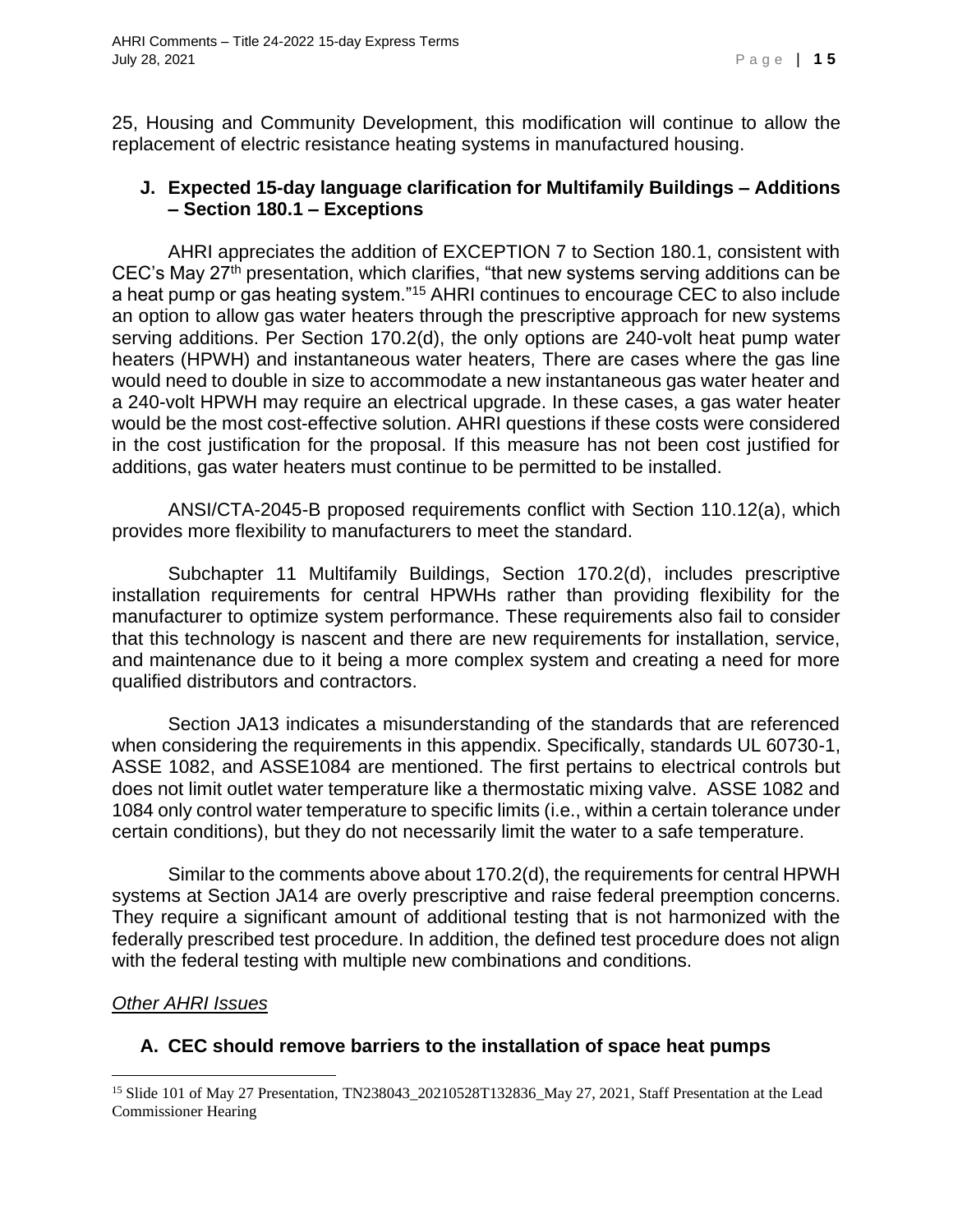AHRI is disappointed that CEC has not considered recommendations that CEC staff evaluate certain provisions within Title 24 to further increase the adoption of space heat pumps. Residential Appendix Rated Heat Pump Capacity Verification, RA 3.4.4.3(i), imposes requirements for verification of system performance based on 350 cfm per *nominal* ton (300 cfm/ton of nominal cooling capacity for altered systems); however, AHRI has consistently and continues to advocate for these requirements to be based on *rated*  capacity. The 350 cfm per nominal ton minimum airflow requirement is not an accurate representation of airflow rates at which systems operate. While most residential HVAC systems do operate in the 350-450 cfm per rated ton range, and most HVAC manufacturers do design their systems to operate somewhere in that range, there are some outliers to this nominal range. The optimal airflow rate for an HVAC system depends on many factors, such as the option for several different indoor coils, which can change the rated airflow for the system. Certified capacity and airflow rates are publicly available on the AHRI Certification Directory. Inspectors can easily find rated capacity and airflow rates in the AHRI Certification Directory, the same place CEC permits for the look up of heat pump capacity at 17 °F. CEC should allow airflow rates that are utilized to achieve federally mandated minimum efficiency performance.

AHRI also continues to urge CEC to address the artificially low performance required when modeling variable capacity heat pumps (VCHP) in the Alternative Calculation Method (ACM) Reference Manual and the residential California Building Energy Code Compliance (CBECC-Res) performance compliance software used for demonstrating compliance with the Performance Standards specified in Title 24, Part 6, Section 150.1(b). CEC responded to five years of AHRI advocacy by adopting modest credits for heating and cooling; however, modeling ductless heat pumps as marginally more efficient than a split system equivalent to the standard design with default duct conditions (minimum efficiency) is misrepresentative and presents a barrier to California consumers to adopt more efficient technologies. CEC should consider permitting the use of rated efficiencies for these products in the ACM and CBECC-Res performance compliance software program.

Lastly, in response to CEC's December 14, 2020 Flexible Demand Appliance Standards stakeholder workshop,<sup>16</sup> AHRI noted that harmonization with industry standards, such as AHRI Standard 1380 (I-P/2019): Demand Response through Variable Capacity HVAC Systems in Residential and Small Commercial Applications (AHRI 1380), will allow manufacturers to produce heat pumps for a broader market. Again, AHRI urges CEC's efforts to be geared towards incentivizing the adoption of DR-products (e.g., performance compliance credits) rather than limiting product availability for consumers.

#### **B. Refrigeration Systems Opportunities**

<sup>&</sup>lt;sup>16</sup> AHRI Comments in Response to the December 14, 2020, Lead Commissioner Workshop on Senate Bill 49 Flexible Demand Appliance Standards and December 9, 2020 Staff Paper, Introduction to Flexible Demand Appliance Standards *[Docket Number 20-FDAS-01]*